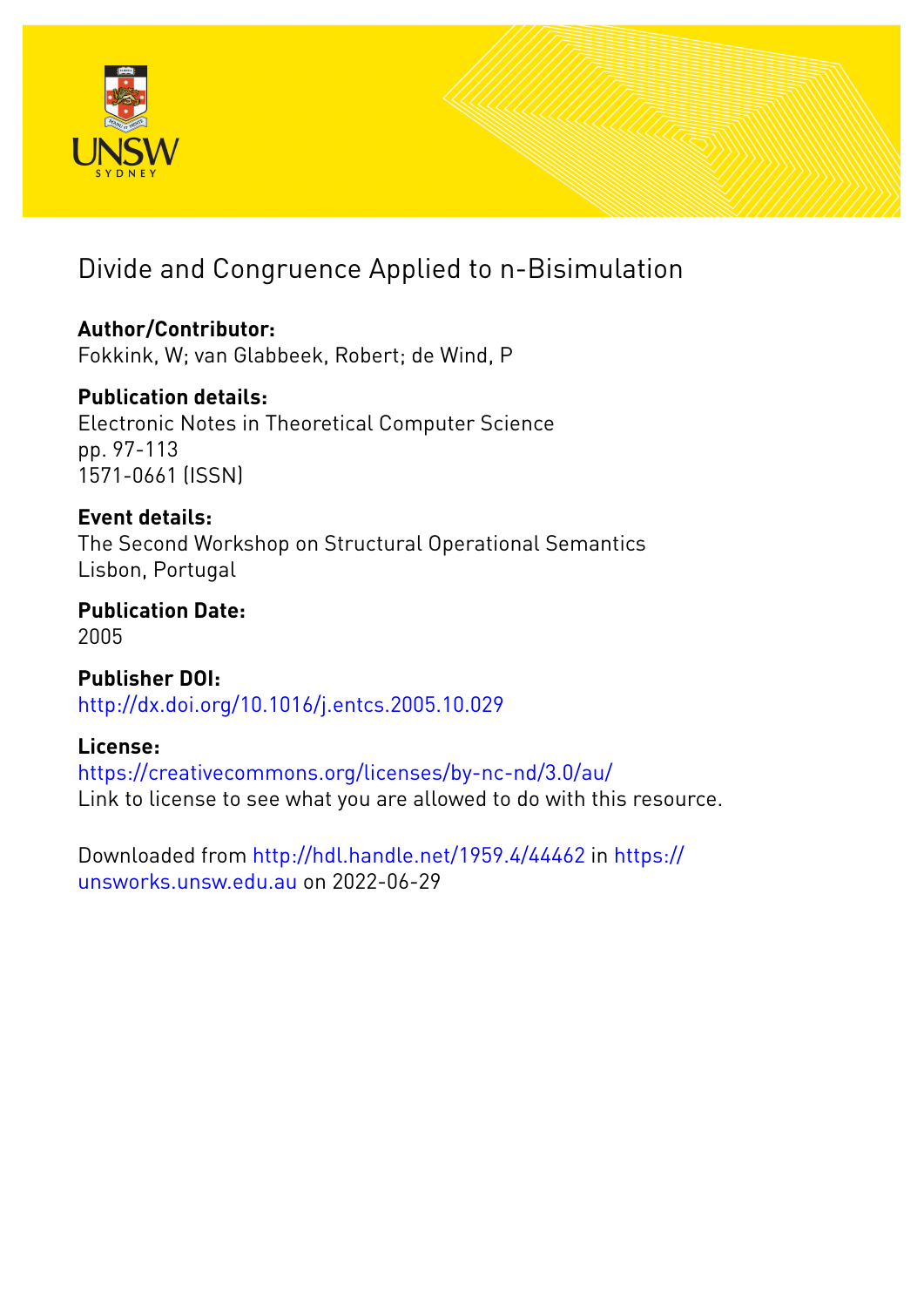# Divide and Congruence Applied to  $\eta$ -Bisimulation

## Wan Fokkink<sup>1</sup>

Vrije Universiteit Amsterdam, Department of Computer Science, Amsterdam CWI, Department of Software Engineering, Amsterdam

## Rob van Glabbeek <sup>2</sup>

National ICT Australia, Sydney Univ. of New South Wales, School of Computer Science and Engineering, Sydney

## Paulien de Wind <sup>3</sup>

Vrije Universiteit Amsterdam, Department of Computer Science, Amsterdam

#### Abstract

We present congruence formats for  $\eta$ - and rooted  $\eta$ -bisimulation equivalence. These formats are derived using a method for decomposing modal formulas in process algebra. To decide whether a process algebra term satisfies a modal formula, one can check whether its subterms satisfy formulas that are obtained by decomposing the original formula. The decomposition uses the structural operational semantics that underlies the process algebra.

Key words: Structural operational semantics, modal logic, decomposition, congruence,  $\eta$ -bisimulation

## 1 Introduction

Structural operational semantics [\[16\]](#page-14-0) provides process algebras and specification languages with an interpretation. It generates a labelled transition system, in which states are the closed terms over a (single-sorted, first-order) signature, and transitions between states may be supplied with labels. The transitions between states are obtained from a transition system specification, which consists of a set of proof rules called transition rules.

 $\overline{1}$  Email: wanf@cs.vu.nl

<sup>2</sup> Email: rvg@cs.stanford.edu

<sup>3</sup> Email: pdwind@cs.vu.nl

To appear in Electronic Notes in Theoretical Computer Science: Proceedings of the 2nd Workshop on Structural Operational Semantics, SOS 2005.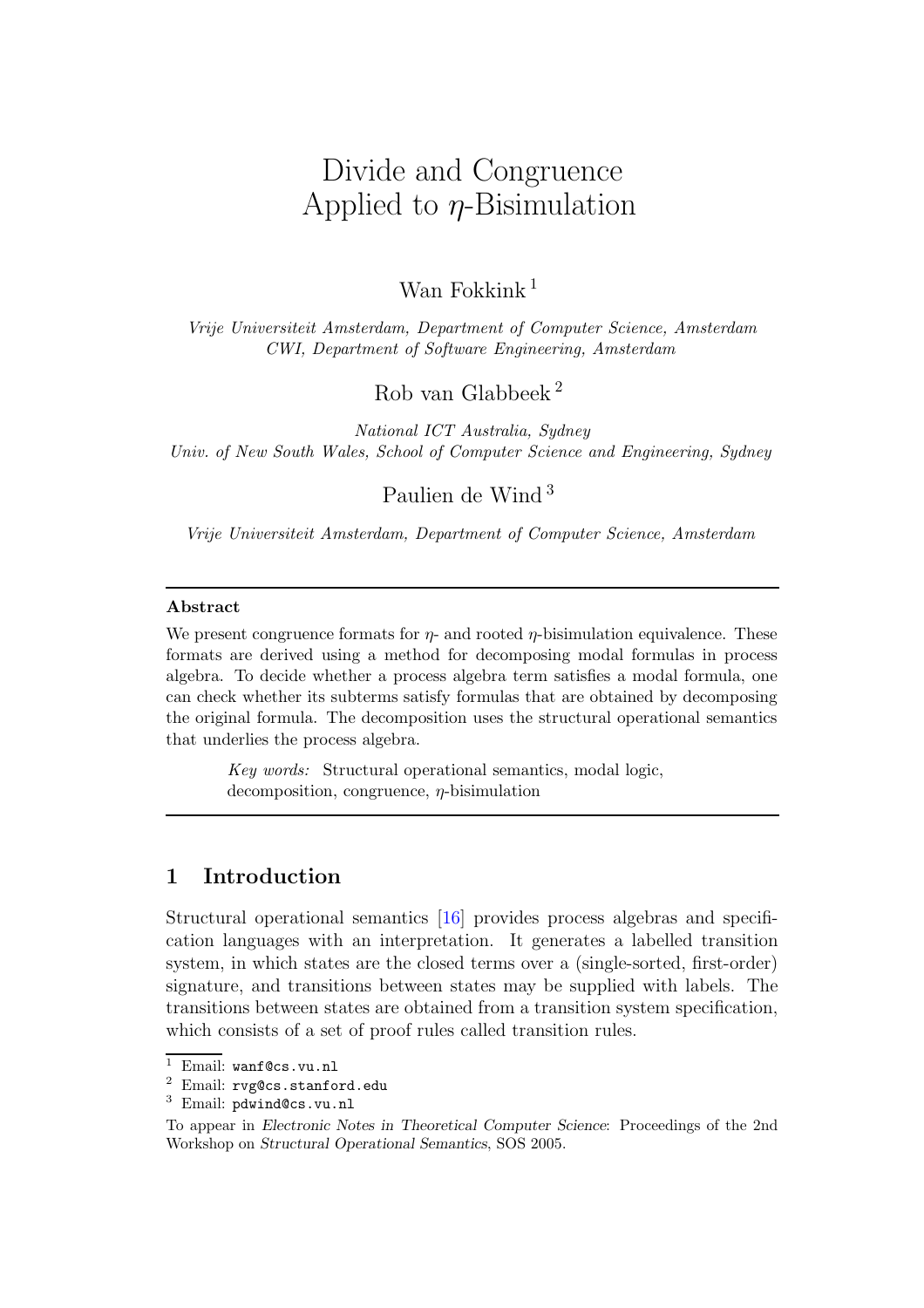Labelled transition systems can be distinguished from each other by a wide range of semantic equivalences, based on e.g. branching structure or decorated versions of execution sequences. Van Glabbeek [\[8\]](#page-14-1) classified equivalences for processes that take into account the internal action  $\tau$ . Here we focus on one such equivalence, called  $\eta$ -bisimulation [\[1\]](#page-13-0).

In general a semantic equivalence induced by a transition system specification is not a congruence, i.e. the equivalence class of a term  $f(p_1, \ldots, p_n)$ need not be determined by the equivalence classes of its arguments  $p_1, \ldots, p_n$ . Being a congruence is an important property, for instance in order to fit the equivalence into an axiomatic framework. Syntactic formats for transition rules have been developed with respect to several semantic equivalences, to ensure that such an equivalence is a congruence. These formats help to avoid repetitive congruence proofs. Several congruence formats were introduced for bisimulation, such as the De Simone format [\[17\]](#page-14-2), the GSOS format [\[4\]](#page-13-1), the tyft/tyxt format [\[13\]](#page-14-3), and the ntyft/ntyxt format [\[12\]](#page-14-4). BLOOM [\[2\]](#page-13-2) introduced congruence formats for weak and branching bisimulation and for rooted weak and branching bisimulation. These formats include so-called patience rules for arguments i of function symbols f, which imply that a term  $f(p_1, \ldots, p_n)$  inherits the  $\tau$ -transitions of its argument  $p_i$ . Furthermore, arguments of function symbols that contain running processes are marked, and this marking is used to restrict occurrences of variables in transition rules. Recently, van Glabbeek [\[11\]](#page-14-5) significantly simplified the formats from [\[2\]](#page-13-2), and presented similar formats for delay and  $\eta$ -bisimulation and for rooted delay and  $\eta$ -bisimulation.

VAN GLABBEEK  $[9,8]$  $[9,8]$  gave characterisations of equivalences in terms of the observations that an experimenter could make during a session with a process. Modal logic captures such observations. A modal characterisation of an equivalence consists of a class C of modal formulas such that two processes are equivalent if and only if they make true the same formulas in C. For instance, Hennessy-Milner logic [\[14\]](#page-14-7) is the modal characterisation of bisimulation.

LARSEN AND LIU  $[15]$  introduced a method for decomposing formulas from Hennessy-Milner logic for concrete processes, with respect to terms from a process algebra with a structural operational semantics in De Simone format. To decide whether a process algebra term satisfies a modal formula, one can check whether its subterms satisfy certain other formulas, obtained by decomposing the original formula. This method was extended by BLOOM, FOKKINK  $\&$ van Glabbeek [\[3\]](#page-13-3) to ntyft/ntyxt format without lookahead, and by Fokkink, van GLABBEEK & DE WIND to tyft/tyxt format in the full version of  $[7]$ . In [\[3\]](#page-13-3), the decomposition method was applied to obtain congruence formats for behavioural equivalences from [\[9\]](#page-14-6). The idea is that given an equivalence and its modal characterisation  $C$ , the congruence format for this equivalence must ensure that decomposing a formula in  $C$  always produces formulas in  $C$ .

In an unpublished manuscript, we extend the work of [\[3\]](#page-13-3) to processes with  $\tau$ -transitions. We present a method for decomposing formulas from modal logic for processes with  $\tau$ -transitions, and use this decomposition method to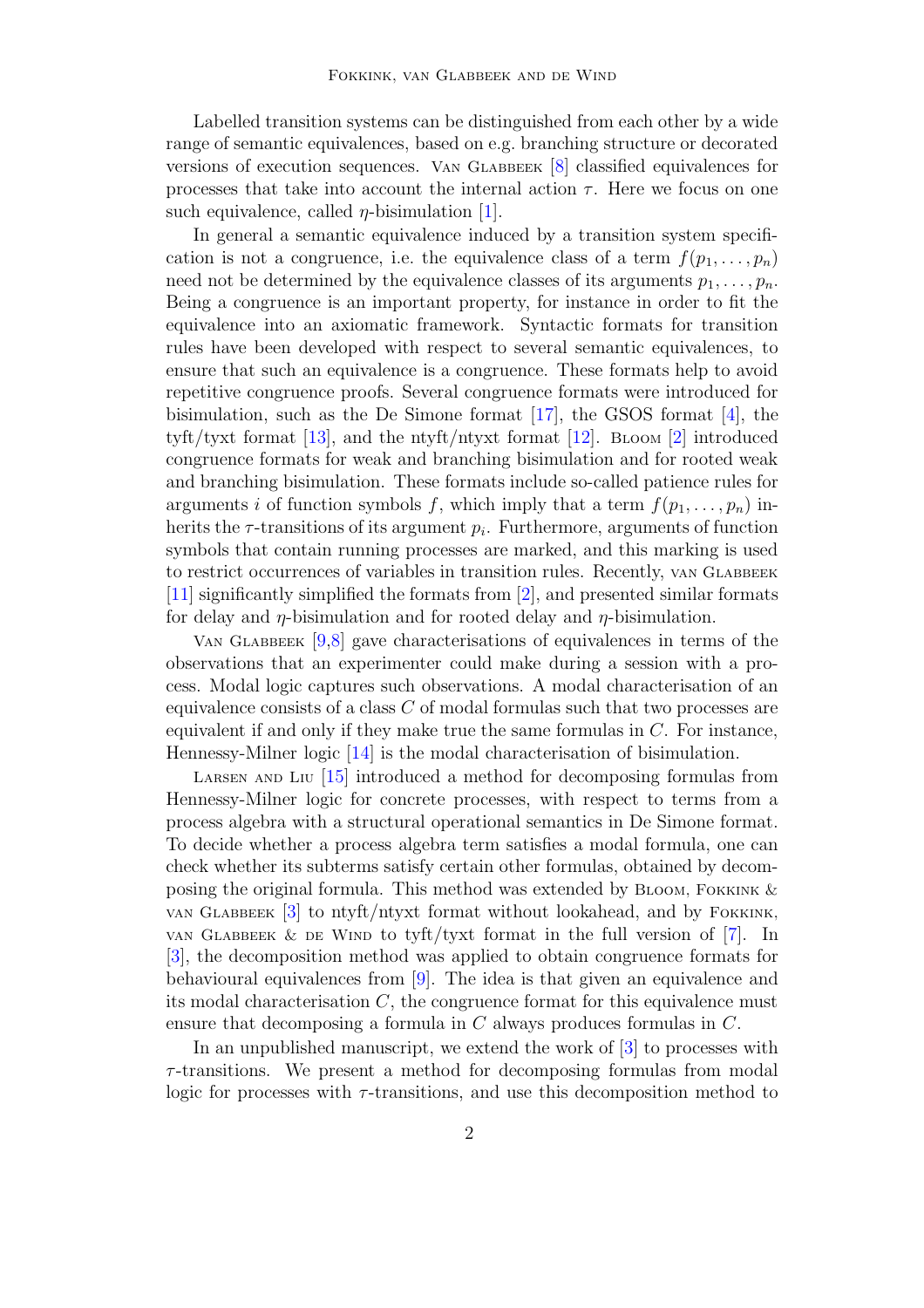obtain congruence formats for branching and rooted branching bisimulation.

In the current paper, we use this decomposition method to obtain congruence formats for  $\eta$ - and rooted  $\eta$ -bisimulation. Thus we drive home the point that, in contrast to the ad hoc construction of congruence formats from the past, we can now systematically derive expressive congruence formats from the modal characterisations of semantic equivalences. Our formats use two predicates on arguments of function symbols, to mark both running processes and processes that may have started running.

### 2 Preliminaries

#### 2.1 Equivalences on labelled transition systems

A labelled transition system (LTS) is a pair  $(\mathbb{P}, \rightarrow)$  with  $\mathbb P$  a set of processes and  $\to \subseteq \mathbb{P} \times (A \cup \{\tau\}) \times \mathbb{P}$  where  $\tau$  is an *internal action* and A a set of *actions* not containing  $\tau$ . We use  $\alpha, \beta, \gamma$  for elements of  $A \cup {\tau}$  and  $a, b$  for elements of A. We write  $p \stackrel{\alpha}{\longrightarrow} q$  for  $(p, \alpha, q) \in \mathcal{A}$  and  $p \stackrel{\alpha}{\longrightarrow}$  for  $\neg \exists q \in \mathbb{P} : p \stackrel{\alpha}{\longrightarrow} q$ , and  $\Rightarrow$  for the transitive-reflexive closure of  $\rightarrow$ .

<span id="page-3-0"></span>**Definition 2.1** [\[1\]](#page-13-0) A symmetric relation  $B \subseteq \mathbb{P} \times \mathbb{P}$  is an *η-bisimulation* if pBq and  $p \stackrel{\alpha}{\longrightarrow} p'$  implies that either  $\alpha = \tau$  and  $p' B q$ , or  $q \stackrel{\epsilon}{\Longrightarrow} q' \stackrel{\alpha}{\longrightarrow} q'' \stackrel{\epsilon}{\Longrightarrow}$ q''' for some q', q''', q''' with  $pBq'$  and  $p'Bq'''$ . Processes p, q are  $\eta$ -bisimilar, denoted by  $p \leftrightarrow_{\eta} q$ , if there exists an  $\eta$ -bisimulation B with  $pBq$ .

 $\eta$ -bisimulation is not a congruence with respect to most process algebras from the literature, meaning that the equivalence class of a term  $f(p_1, \ldots, p_n)$ is not always determined by the equivalence classes of its arguments  $p_1, \ldots, p_n$ . A rootedness condition remedies this imperfection.

**Definition 2.2** [\[1\]](#page-13-0) A symmetric relation  $R \subseteq \mathbb{P} \times \mathbb{P}$  is a rooted  $\eta$ -bisimulation if pRq and  $p \stackrel{\alpha}{\longrightarrow} p'$  implies that  $q \stackrel{\alpha}{\longrightarrow} q' \stackrel{\epsilon}{\Longrightarrow} q''$  for some  $q', q''$  with  $p' \stackrel{\epsilon}{\longrightarrow} q''$ . Processes p, q are rooted  $\eta$ -bisimilar, denoted by  $p \leftrightarrow_{rn} q$ , if there exists a rooted  $\eta$ -bisimulation R with  $pRq$ .

#### 2.2 Modal logic

Modal logic aims to formulate properties of processes in an LTS. Following [\[8\]](#page-14-1), we extend Hennessy-Milner logic [\[14\]](#page-14-7) with the modal connective  $\langle \epsilon \rangle$ .

**Definition 2.3** The class  $\mathbb{O}$  of modal formulas is defined as follows, where I ranges over all index sets:

$$
\begin{array}{ll}\n0 & \varphi ::= \bigwedge_{i \in I} \varphi_i \mid \neg \varphi \mid \langle \alpha \rangle \varphi \mid \langle \epsilon \rangle \varphi\n\end{array}
$$

 $p \models \varphi$  denotes that p satisfies  $\varphi$ . By definition,  $p \models \langle \alpha \rangle \varphi$  if  $p \stackrel{\alpha}{\longrightarrow} p'$  with  $p' \models \varphi$ , and  $p \models \langle \epsilon \rangle \varphi$  if  $p \stackrel{\epsilon}{\Longrightarrow} p'$  with  $p' \models \varphi$ . We use abbreviations  $\top$  for the empty conjunction,  $\varphi_1 \wedge \varphi_2$  for  $\bigwedge_{i \in \{1,2\}} \varphi_i$ , and  $\varphi \langle \alpha \rangle \varphi'$  for  $\varphi \wedge \langle \alpha \rangle \varphi'$ . We write  $\varphi \equiv \varphi'$  if  $p \models \varphi \Leftrightarrow p \models \varphi'$  for any process p in any LTS.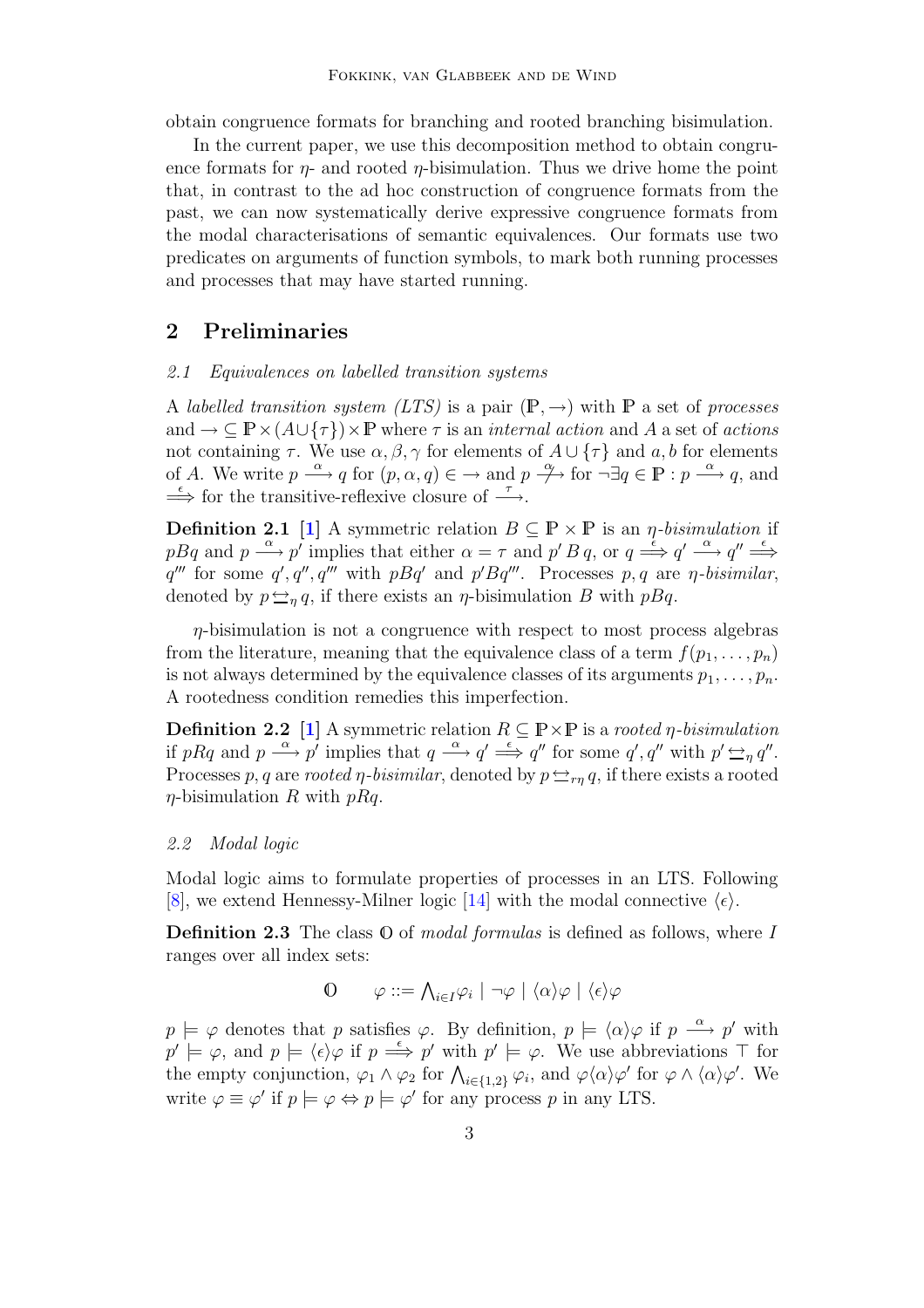**Definition 2.4** The subclasses  $\mathbb{O}_n$  and  $\mathbb{O}_{rn}$  of  $\mathbb{O}$  are defined as follows:

$$
\begin{array}{ll}\n\mathbb{O}_{\eta} & \varphi ::= \bigwedge_{i \in I} \varphi_i \mid \neg \varphi \mid \langle \epsilon \rangle \varphi \mid \langle \epsilon \rangle (\varphi \langle a \rangle \langle \epsilon \rangle \varphi) & (a \in A) \\
\mathbb{O}_{r\eta} & \varphi ::= \bigwedge_{i \in I} \varphi_i \mid \neg \varphi \mid \langle \alpha \rangle \langle \epsilon \rangle \hat{\varphi} \mid \hat{\varphi} & (\hat{\varphi} \in \mathbb{O}_{\eta}, \alpha \in A \cup \{\tau\})\n\end{array}
$$

The classes  $\mathbb{O}_\eta^{\equiv}$  and  $\mathbb{O}_{\eta}^{\equiv}$  are the closures of  $\mathbb{O}_{\eta}$ , respectively  $\mathbb{O}_{r\eta}$ , under  $\equiv$ .

The last clause in the definition of  $\mathbb{O}_{rn}$  guarantees that  $\mathbb{O}_{n} \subseteq \mathbb{O}_{rn}$ , which we need in the proof of Prop. [3.7.](#page-11-0) Also without this clause it would follow that  $\mathbb{O}_{\eta}^{\equiv} \subseteq \mathbb{O}_{r\eta}^{\equiv}$ , using structural induction and  $\langle \epsilon \rangle \varphi \equiv \varphi \vee \langle \tau \rangle \langle \epsilon \rangle \varphi$ .

For  $L \subseteq 0$ , we write  $p \sim_L q$  if p and q satisfy the same formulas in L. Note that, trivially,  $p \sim_{\mathbf{0}_\eta} q \Leftrightarrow p \sim_{\mathbf{0}_{\overline{n}}} q$  and  $p \sim_{\mathbf{0}_{\tau\eta}} q \Leftrightarrow p \sim_{\mathbf{0}_{\overline{r}\eta}} q$ .

<span id="page-4-2"></span>**Theorem 2.5**  $p \Leftrightarrow_{\eta} q \Leftrightarrow p \sim_{\mathbb{O}_{\eta}} q$  and  $p \Leftrightarrow_{r\eta} q \Leftrightarrow p \sim_{\mathbb{O}_{r\eta}} q$ , for all  $p, q \in \mathbb{P}$ .

A proof of this theorem is presented in the appendix.

### 2.3 Structural operational semantics

Let V be an infinite set of variables, with typical elements  $x, y, z$ . A syntactic object is *closed* if it does not contain any variables. A *signature* is a set  $\Sigma$  of function symbols f with arity  $ar(f)$ . We always take  $|\Sigma|, |A| \leq |V|$ . The set  $\mathbb{T}(\Sigma)$  of terms over  $\Sigma$  and V is defined as usual. t, u denote terms and p, q closed terms.  $var(t)$  is the set of variables that occur in t. A substitution is a partial function from V to  $\mathbb{T}(\Sigma)$ . A closed substitution  $\sigma$  is a total function from V to closed terms.

**Definition 2.6** A (*positive* or *negative*) literal is an expression  $t \stackrel{\alpha}{\longrightarrow} t'$  or  $t \rightarrow$ . A *(transition) rule* is of the form  $\frac{H}{t-\Delta t'}$  with H a set of literals called the premises.  $t \stackrel{\alpha}{\longrightarrow} t'$  is the conclusion and t the source of the rule. A rule  $\emptyset$  $\frac{\emptyset}{t\alpha-\mu'}$  is also written  $t \stackrel{\alpha}{\longrightarrow} t'$ . A transition system specification (TSS) is a set of transition rules.

<span id="page-4-1"></span>**Definition 2.7** Let  $P = (\Sigma, R)$  be a TSS. An *irredundant proof* from P of a rule  $\frac{H}{t-\alpha t'}$  is a well-founded tree with the nodes labelled by literals and some of the leaves marked "hypothesis", such that the root has label  $t \stackrel{\alpha}{\longrightarrow} t'$ , H is the set of labels of the hypotheses, and if  $\mu$  is the label of a node that is not a hypothesis and K is the set of labels of the children of this node, then  $\mu$  is positive and  $\frac{K}{\mu}$  is a substitution instance of a rule in R.

The proof of  $\frac{H}{t-\lambda t'}$  is called irredundant because H must equal (instead of include) the set of labels of the hypotheses. This irredundancy will be crucial for the preservation of our congruence formats in Sect. [3.1](#page-8-0) (see Prop. [3.4\)](#page-9-0).

<span id="page-4-0"></span>A TSS is meant to specify an LTS in which the transitions are closed positive literals. A TSS with only positive premises specifies an LTS in a straightforward way, but it is not so easy to associate an LTS to a TSS with negative premises. From [\[10\]](#page-14-9) we adopt the notion of a well-supported proof of a closed literal. Literals  $t \stackrel{\alpha}{\longrightarrow} t'$  and  $t \stackrel{\alpha}{\longrightarrow}$  are said to *deny* each other.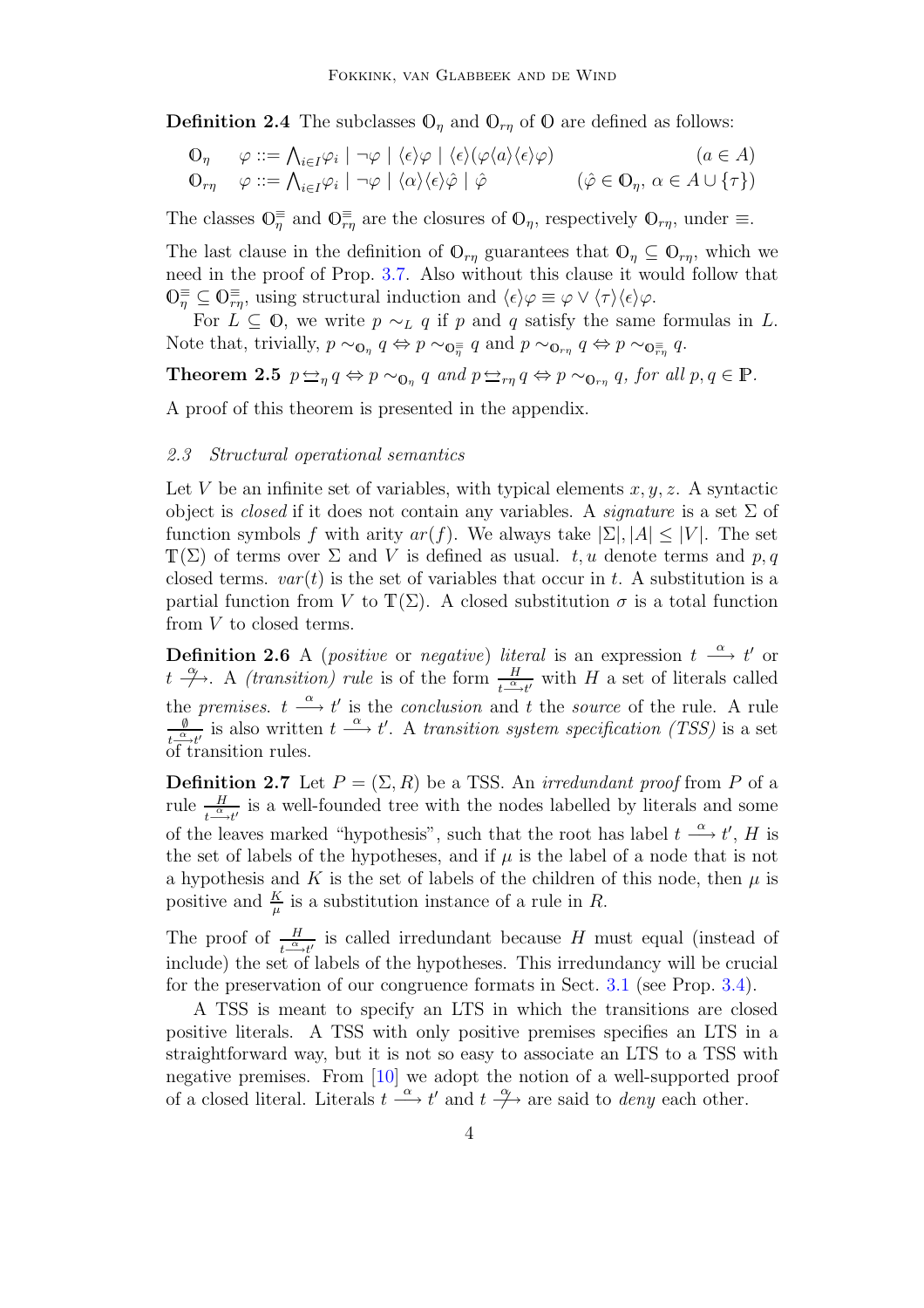**Definition 2.8** Let  $P = (\Sigma, R)$  be a TSS. A well-supported proof from P of a closed literal  $\mu$  is a well-founded tree with the nodes labelled by closed literals, such that the root is labelled by  $\mu$ , and if  $\nu$  is the label of a node and K is the set of labels of the children of this node, then:

- (i) either  $\nu$  is positive and  $\frac{K}{\nu}$  is a closed substitution instance of a rule in R;
- (ii) or  $\nu$  is negative and for each set N of closed negative literals with  $\frac{N}{\kappa}$ irredundantly provable from P and  $\kappa$  a closed positive literal denying  $\nu$ , a literal in K denies one in N.

 $P \vdash_{ws} \mu$  denotes that a well-supported proof from P of  $\mu$  exists. P is *complete* if for each p and  $\alpha$ , either  $P \vdash_{ws} p \stackrel{\alpha}{\longrightarrow} \text{or } P \vdash_{ws} p \stackrel{\alpha}{\longrightarrow} p'$  for some p'.

A complete TSS specifies an LTS, consisting of the ws-provable closed positive literals.

#### 2.4 Notions regarding transition rules

In this section we present terminology for syntactic restrictions on rules, originating from [\[3](#page-13-3)[,12](#page-14-4)[,13\]](#page-14-3).

**Definition 2.9** An *ntytt rule* is a rule in which the right-hand sides of positive premises are variables that are all distinct, and that do not occur in the source. An ntytt rule is an *ntyxt rule* if its source is a variable, an *ntyft rule* if its source contains exactly one function symbol and no multiple occurrences of variables, and an *nxytt rule* if the left-hand sides of its premises are variables.

**Definition 2.10** A variable in a rule is *free* if it occurs neither in the source nor in right-hand sides of premises. A rule has lookahead if some variable occurs in the right-hand side of a premise and in the left-hand side of a premise. A rule is decent if it has no lookahead and does not contain free variables.

The ntyft/ntyxt and ready simulation formats [\[12,](#page-14-4)[3\]](#page-13-3) were originally introduced to guarantee congruence for bisimulation and ready simulation.

**Definition 2.11** A TSS is in  $ntyft/ntyxt format$  if it consists of ntyft and ntyxt rules, and in ready simulation format if moreover its rules do not have lookahead.

A predicate  $\aleph$  marks arguments of function symbols that contain running processes (cf.  $[3]$ ). Typically, in process algebra,  $\aleph$  holds for the arguments of the merge  $\parallel$ , but not for the arguments of alternative composition  $+$ .

**Definition 2.12** Let  $\aleph$  be a unary predicate on  $\{(f, i) | 1 \le i \le ar(f), f \in$  $\Sigma$ . If  $\aleph(f, i)$ , then argument i of f is liquid; otherwise it is frozen. An occurrence of x in t is at an  $\aleph$ -liquid position if either  $t = x$ , or  $t = f(t_1, \ldots, t_{ar(f)})$ and the occurrence is at an  $\aleph$ -liquid position in  $t_i$  for a liquid argument i of f.

A patience rule for an argument  $i$  of a function symbol  $f$  expresses that term  $f(p_1, \ldots, p_n)$  inherits the  $\tau$ -transitions of argument  $p_i$  (cf. [\[2](#page-13-2)[,5\]](#page-13-5)). We will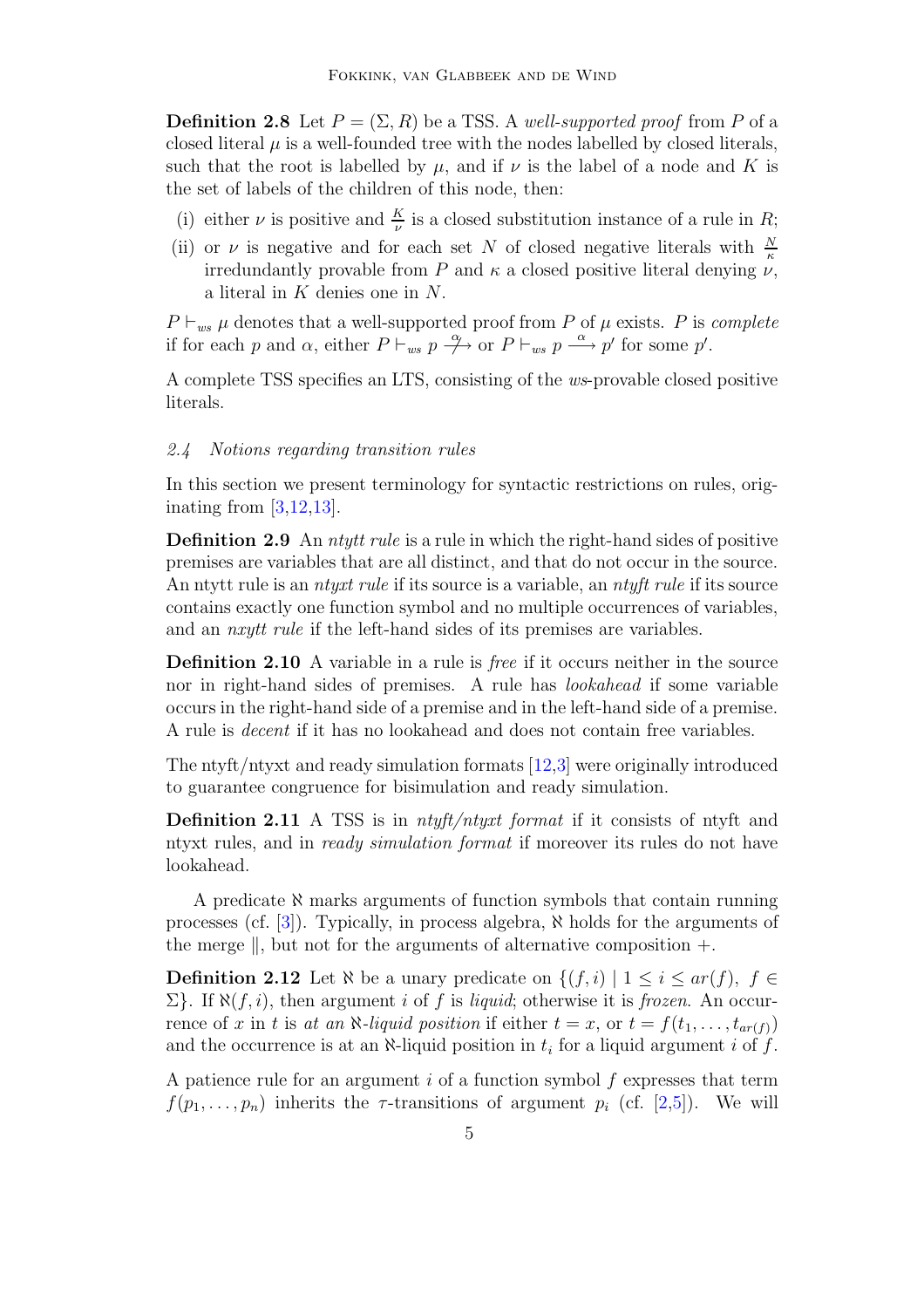require the presence of patience rules for liquid arguments.

**Definition 2.13** An ntyft rule is a *patience rule* for  $(f, i)$ , with  $1 \leq i \leq ar(f)$ , if it is of the form

$$
\frac{x_i \xrightarrow{\tau} y}{f(x_1, \dots, x_i, \dots, x_{ar(f)}) \xrightarrow{\tau} f(x_1, \dots, x_{i-1}, y, x_{i+1} \dots, x_{ar(f)})}
$$

It is an  $\aleph$ -*patience rule* if  $\aleph(f, i)$ .

An ntytt rule is *patient* with respect to  $\aleph$  if it is irredundantly provable from the N-patience rules. Such rules have the form  $\frac{t^{\frac{r}{\gamma}}}{C^{(4)}T}$  $\frac{t \rightarrow y}{C[t] \rightarrow C[y]}$  with  $C[\]$  an N-liquid context, meaning that the context symbol [] occurs at an ℵ-liquid position.

Definition 2.14 A TSS is  $\aleph$ -patient if it contains all  $\aleph$ -patience rules. It is abstraction-free if only  $\aleph$ -patience rules have a conclusion of the form  $t \stackrel{\tau}{\longrightarrow} u$ .

#### 2.5 Decomposition of modal formulas

To decompose modal formulas, we use a result from [\[3\]](#page-13-3), where for any TSS P in ready simulation format a collection of decent nxytt rules, called P-ruloids, is constructed. We explain this construction on a rather superficial level; the precise transformation can be found in [\[3\]](#page-13-3).

First P is converted to a TSS in decent ntyft format. In this conversion from [\[13\]](#page-14-3), free variables in a rule are replaced by closed terms, and if the source is of the form x then this variable is replaced by a term  $f(x_1, \ldots, x_n)$ for each  $f \in \Sigma$ . Next, using a construction from [\[6\]](#page-13-6), left-hand sides of positive premises are reduced to variables. Roughly the idea is, given a premise  $f(t_1,\ldots,t_n) \stackrel{\alpha}{\longrightarrow} y$  in a rule r, and a rule  $\frac{H}{f(x_1,\ldots,x_n)\stackrel{\alpha}{\longrightarrow}t}$ , to transform r by replacing the aforementioned premise by  $H$ ,  $y$  by  $t$ , and the  $x_i$  by the  $t_i$ ; this is repeated (transfinitely) until all positive premises with a non-variable left-hand side have disappeared. In the final transformation step, rules with a *negative* conclusion  $t \stackrel{\tilde{\alpha}}{\rightarrow}$  are introduced. The motivation is that instead of the notion of well-founded provability in Def. [2.8,](#page-4-0) we want a more constructive notion like Def. [2.7,](#page-4-1) by making it possible that a negative premise is matched with a negative conclusion. A rule r with a conclusion  $f(x_1, \ldots, x_n) \stackrel{\alpha}{\to}$  is obtained by picking one premise from each rule with a conclusion  $f(x_1, \ldots, x_n) \stackrel{\alpha}{\longrightarrow} t$ , and including the denial of each of the selected premises as a premise of  $r$ . For this last transformation it is essential that rules do not have lookahead.

The resulting TSS, which is in decent ntyft format, is denoted by  $P^+$ . In [\[3\]](#page-13-3) it is established that  $P^+ \vdash \mu \Leftrightarrow P \vdash_{ws} \mu$  for all closed literals  $\mu$ . The notion of irredundant provability is adapted in a straightforward fashion to accommodate rules with a negative conclusion. P-ruloids are the decent nxytt rules that are irredundantly provable from  $P^+$ . The following correspondence result from [\[3\]](#page-13-3) between a TSS and its ruloids plays a crucial role in the decomposition method employed here. It says that there is a well-supported proof from P of a transition  $p \stackrel{a}{\longrightarrow} q$ , with p a closed substitution instance of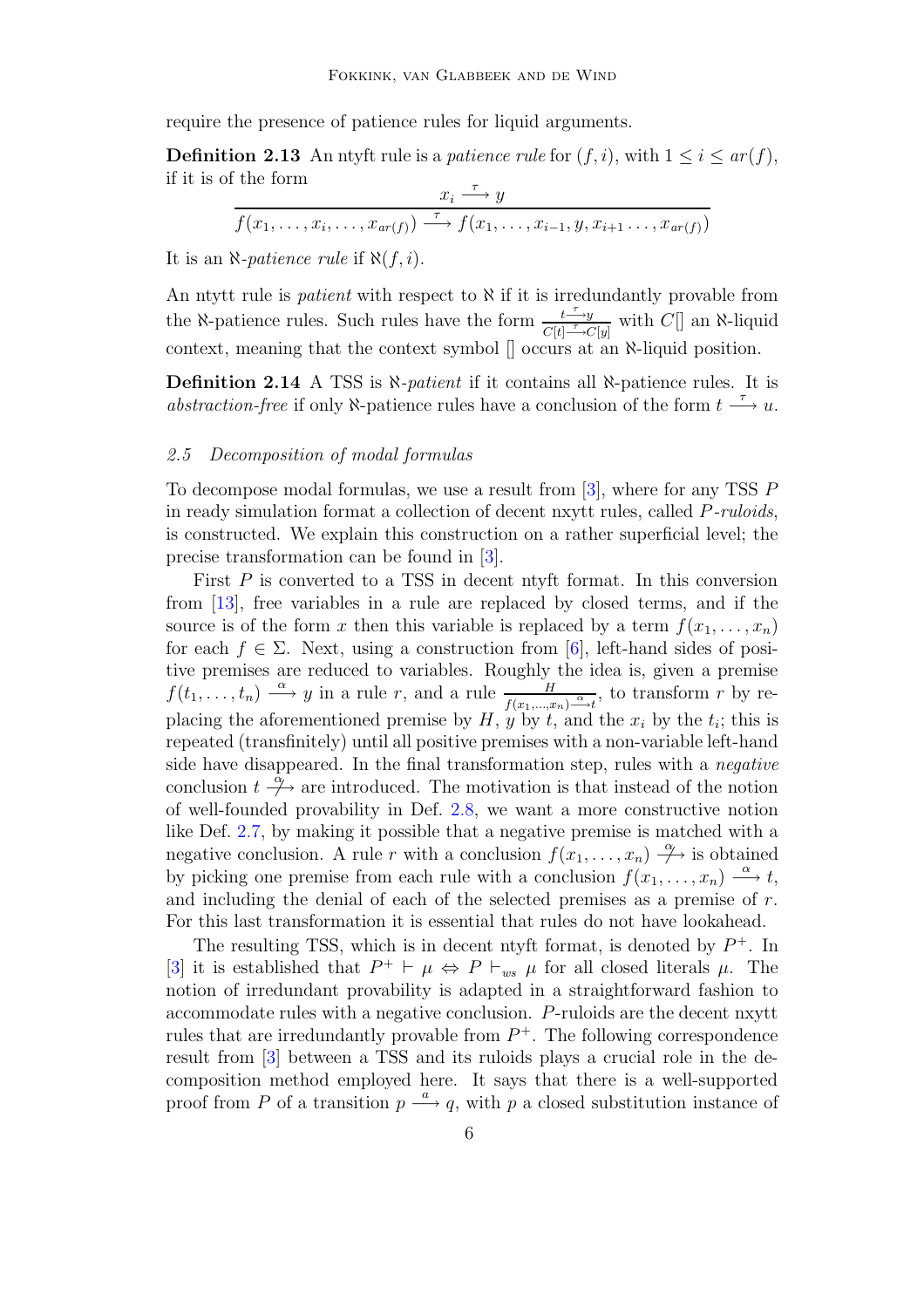<span id="page-7-1"></span>a term t, if and only if there is a proof of this transition that uses at the root a  $P$ -ruloid with source  $t$ .

**Proposition 2.15** Let P be a TSS in ready simulation format. Then  $P \vdash_{ws}$  $\sigma(t) \stackrel{\alpha}{\longrightarrow} p$  if and only if there are a P-ruloid  $\frac{H}{t^{\frac{\alpha}{n}}$  and a  $\sigma'$  with  $P \vdash_{ws} \sigma'(\mu)$ for  $\mu \in H$ ,  $\sigma'(t) = \sigma(t)$  and  $\sigma'(u) = p$ .

We now show how one can decompose formulas from  $\mathbb{O}$ . To each term t and formula  $\varphi$  we assign a set  $t^{-1}(\varphi)$  of *decomposition mappings*  $\psi: V \to \mathbb{O}$ . Each of these mappings  $\psi \in t^{-1}(\varphi)$  guarantees that  $\sigma(t) \models \varphi$  if  $\sigma(x) \models \psi(x)$ for  $x \in var(t)$ . Vice versa, whenever  $\sigma(t) \models \varphi$ , there is a decomposition mapping  $\psi \in t^{-1}(\varphi)$  with  $\sigma(x) \models \psi(x)$  for  $x \in \text{var}(t)$ . This is formalised in Thm. [2.17.](#page-8-1)

In order minimise the complexity inherent in the combination of modal decomposition and the internal action  $\tau$ , we apply the decomposition method to abstraction-free TSSs, and extend our derived congruence results to the general case using the well-known compositionality of the abstraction operator.

<span id="page-7-0"></span>**Definition 2.16** Let  $P$  be an  $\aleph$ -patient, abstraction-free TSS in ready simulation format. We define  $\cdot^{-1} : \mathbb{T}(\Sigma) \times \mathbb{O} \to \mathcal{P}(V \to \mathbb{O})$  as follows. Let t denote a univariate term, i.e. without multiple occurrences of the same variable.

(i) 
$$
\psi \in t^{-1}(\bigwedge_{i \in I} \varphi_i)
$$
 iff for  $x \in V$   
\n
$$
\psi(x) = \bigwedge_{i \in I} \psi_i(x)
$$
\nwhere  $\psi_i \in t^{-1}(\varphi_i)$  for  $i \in I$ .

(ii)  $\psi \in t^{-1}(\langle \alpha \rangle \varphi)$  iff there is a P-ruloid  $\frac{H}{t^{-\alpha}u}$  and a  $\chi \in u^{-1}(\varphi)$  with

$$
\psi(x) = \begin{cases} \chi(x) & \land \bigwedge_{x \stackrel{\beta}{\longrightarrow} y \in H} \langle \beta \rangle \chi(y) & \land \bigwedge_{x \stackrel{\gamma}{\longrightarrow} \in H} \neg \langle \gamma \rangle \top \text{ if } x \in \text{var}(t) \\ \top & \text{if } x \notin \text{var}(t) \end{cases}
$$

(iii)  $\psi \in t^{-1}(\neg \varphi)$  iff there is a function  $h : t^{-1}(\varphi) \to var(t)$  with

$$
\psi(x) = \bigwedge_{\chi \in h^{-1}(x)} \neg \chi(x) \qquad \text{for } x \in V
$$

(iv)  $\psi \in t^{-1}(\langle \epsilon \rangle \varphi)$  iff there is a  $\chi \in t^{-1}(\varphi)$  with

$$
\psi(x) = \begin{cases} \langle \epsilon \rangle \chi(x) & \text{if } x \text{ occurs } \aleph\text{-liquid in } t \\ \chi(x) & \text{otherwise} \end{cases}
$$

(v)  $\psi \in \rho(t)^{-1}(\varphi)$  for  $\rho : var(t) \to V$  not injective iff there is a  $\chi \in t^{-1}(\varphi)$ with

$$
\psi(x) = \bigwedge_{y \in \rho^{-1}(x)} \chi(y) \qquad \text{for } x \in V
$$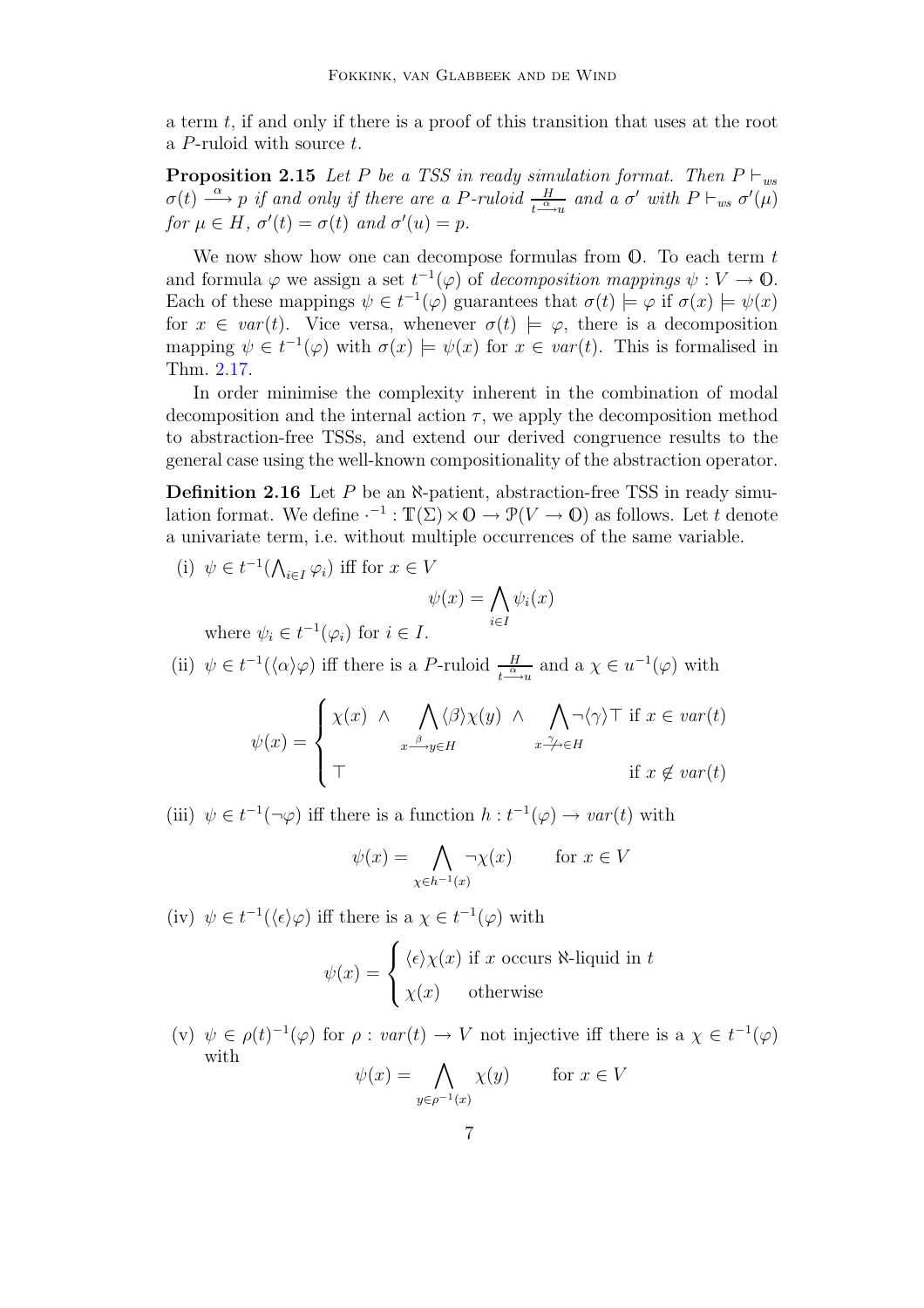It is not hard to see that if  $\psi \in t^{-1}(\varphi)$ , then  $\psi(x) \equiv \top$  for  $x \notin var(t)$ .

To explain the idea behind Def. [2.16,](#page-7-0) we expand on two of its cases. Consider  $t^{-1}(\langle \alpha \rangle \varphi)$ , and let  $\sigma$  be any closed substitution. The question is under which conditions  $\psi(x) \in \mathbb{O}$  on  $\sigma(x)$ , for  $x \in \text{var}(t)$ , there is a transition  $\sigma(t) \stackrel{\alpha}{\longrightarrow} q$  with  $q \models \varphi$ . According to Prop. [2.15,](#page-7-1) there is such a transition if and only if there is a closed substitution  $\sigma'$  with  $\sigma'(t) = \sigma(t)$  and a P-ruloid H  $\frac{H}{t^{\alpha} \to u}$  such that (1) the premises in  $\sigma'(H)$  are satisfied and (2)  $\sigma'(u) \models \varphi$ . The first condition is covered if for  $x \in var(t)$ ,  $\psi(x)$  contains conjuncts  $\langle \beta \rangle$  for  $x \stackrel{\beta}{\longrightarrow} y \in H$  and conjuncts  $\neg \langle \gamma \rangle \top$  for  $x \stackrel{\gamma}{\longrightarrow} \in H$ . By adding a conjunct  $\chi(x)$ , and replacing each conjunct  $\langle \beta \rangle \top$  by  $\langle \beta \rangle \chi(y)$ , for some  $\chi \in u^{-1}(\varphi)$ , the second condition is covered as well.

Consider  $t^{-1}(\neg \varphi)$ , and let  $\sigma$  be any closed substitution. We have  $\sigma(t) \not\models \varphi$ if and only if there is no  $\chi \in t^{-1}(\varphi)$  such that  $\sigma(x) \models \chi(x)$  for all  $x \in var(t)$ . In other words, for each  $\chi \in t^{-1}(\varphi)$ ,  $\psi(x)$  must contain a conjunct  $\neg \chi(x)$ , for some  $x \in var(t)$ .

The following theorem, whose proof is omitted here, will be the key to the forthcoming congruence results.

<span id="page-8-1"></span>Theorem 2.17 Given a complete, N-patient, abstraction-free TSS in ready simulation format. For any term t, closed substitution  $\sigma$  and  $\varphi \in \mathbb{O}$ :

$$
\sigma(t) \models \varphi \Leftrightarrow \exists \psi \in t^{-1}(\varphi) \,\forall x \in \text{var}(t) : \sigma(x) \models \psi(x)
$$

#### 3  $\eta$ -Bisimulation as a Congruence

We proceed to apply the decomposition method from the previous section to derive congruence formats for  $\eta$ - and rooted  $\eta$ -bisimulation equivalence. The idea is that the  $\eta$ -bisimulation format must guarantee that a formula from  $\mathbb{O}_\eta$  is always decomposed into formulas from  $\mathbb{O}_\eta^{\equiv}$  (see Prop. [3.6\)](#page-10-0). Likewise, the rooted *η*-bisimulation format must guarantee that a formula from  $\mathbb{O}_{rn}$ is always decomposed into formulas from  $\mathbb{O}_{r\eta}^{\equiv}$  (see Prop. [3.7\)](#page-11-0). This implies the desired congruence results (see Thm. [3.9](#page-12-0) and Thm. [3.11\)](#page-12-1). In deriving the congruence formats, we will circumvent the restriction to abstraction-free TSSs, using compositionality of the abstraction operator.

#### <span id="page-8-0"></span>3.1 Congruence formats

We assume a second predicate  $\Lambda$  on arguments of function symbols, to denote that the processes they contain may have started running, but might currently be resting, in which case no patience rule is needed for these arguments. Always  $\aleph \subseteq \Lambda$ . Typically, in process algebra,  $\aleph$  holds for the first argument of sequential composition while only  $\Lambda$  holds for the second argument, and  $\Lambda$ does not hold for the arguments of alternative composition.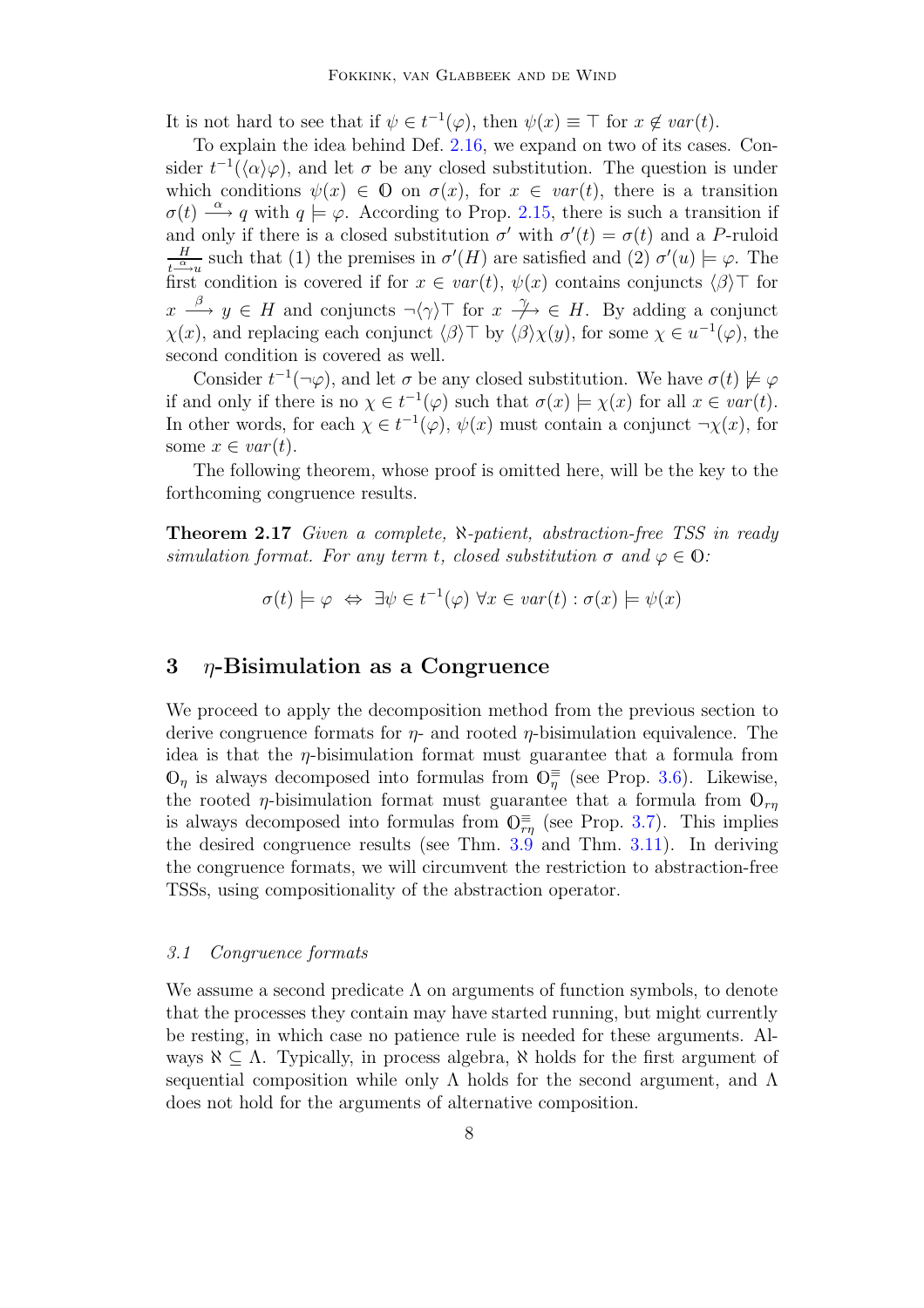<span id="page-9-2"></span>**Definition 3.1** Let  $\aleph \subseteq \Lambda$ . An ntytt rule  $\frac{H}{t^{\frac{\alpha}{n}}\mu}$  is rooted *η*-bisimulation safe with respect to  $\aleph$  and  $\Lambda$  if:

- (i) it has no lookahead,
- (ii) right-hand sides of premises occur only at  $\aleph$ -liquid positions in u, and
- (iii) if x occurs exactly once <sup>[4](#page-9-1)</sup> in t, at a  $\Lambda$ -liquid position, then:
	- (a) all occurrences of x in the rule are at  $\Lambda$ -liquid positions,
	- (b)  $x$  has no  $\aleph$ -liquid occurrences in left-hand sides of negative premises,
	- (c)  $x$  has at most one  $\aleph$ -liquid occurrence in the left-hand side of one positive premise, and this premise has a label from A, and
	- (d) if x occurs at an  $\aleph$ -frozen position in t, then x does not occur at ℵ-liquid positions in left-hand sides of premises.

In case  $\Lambda$  is the universal predicate, we say that the rule is  $\eta$ -bisimulation safe with respect to  $\aleph$ .

**Definition 3.2** A TSS in ready simulation format is in *rooted*  $\eta$ -bisimulation format if, for some  $\aleph \subseteq \Lambda$ , it consists of the  $\aleph$ -patience rules and rules that are rooted *η*-bisimulation safe with respect to  $\aleph$  and  $Λ$ .

A TSS in ready simulation format is in  $\eta$ -bisimulation format if, for some  $\aleph$ , it consists of the  $\aleph$ -patience rules and rules that are  $\eta$ -bisimulation safe with respect to  $\aleph$ .

The operators initial priority (with frozen argument) and binary Kleene star (with both arguments frozen) of  $[3]$  fit the rooted  $\eta$ -bisimulation format. In these applications, as well as for capturing the operators of CCS and similar languages, it suffices to take  $\Lambda = \aleph$ . In the following example this is not possible.

**Example 3.3** Let f be a binary operator that interleaves actions  $\alpha \in A \cup \{\tau\}$ from its arguments, until its first argument produces an action crash. Then f performs the actions *alert* and *prevent meltdown*, without any  $\tau$ -steps in between, and subsequently continues as its second argument.

$$
\frac{x\xrightarrow{\alpha}x'}{f(x,y)\xrightarrow{\alpha}f(x',y)} \quad \frac{y\xrightarrow{\alpha}y'}{f(x,y)\xrightarrow{\alpha}f(x,y')} \quad \frac{x\xrightarrow{crash}x'}{f(x,y)\xrightarrow{aert}pm.y} \quad pm.y\xrightarrow{prevent}y
$$

pm is a CCS action-prefixing operator. For this TSS to be in (rooted)  $\eta$ bisimulation format, it is essential that the argument of  $pm$  is marked as ℵ-frozen (and hence not accompanied by a patience rule) but Λ-liquid, for it harbours a process that has already started but is not currently running.

In the definition of modal decomposition, we did not use the rules from the original TSS  $P$ , but the  $P$ -ruloids. Therefore we must verify that if  $P$  is in (rooted)  $\eta$ -bisimulation format, then so are the P-ruloids.

<span id="page-9-1"></span><span id="page-9-0"></span> $4$  Only the requirements for rules in which t is univariate matter. The current formulation of Def.  $3.1$  for general terms  $t$  paves the way for Prop.  $3.4$ .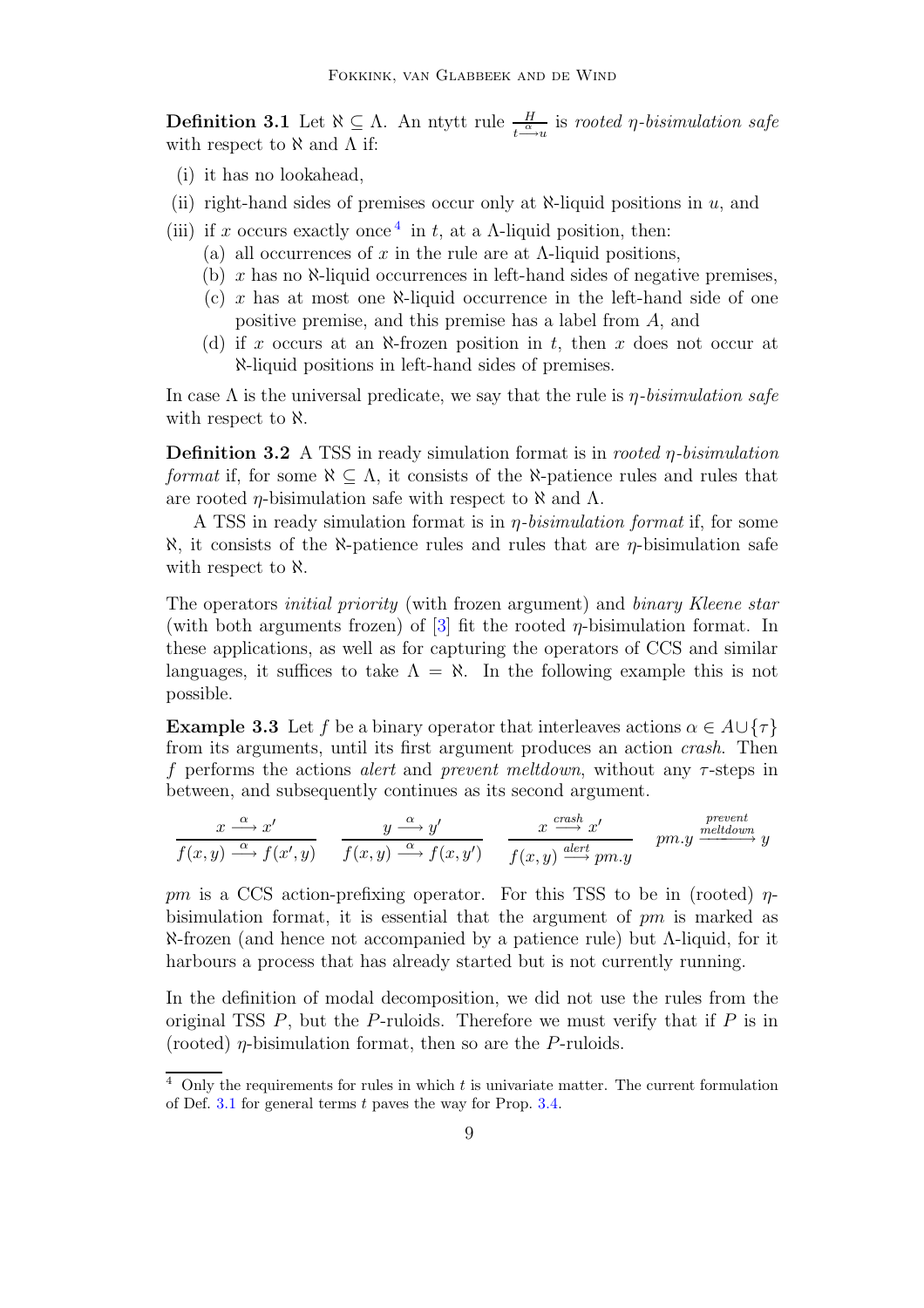**Proposition 3.4** If a TSS P is in (rooted)  $\eta$ -bisimulation format with respect to some  $\aleph$ , then each P-ruloid is either patient or (rooted) *η*-bisimulation safe with respect to  $\aleph$ .

The proof of Prop. [3.4](#page-9-0) is omitted here. The key part of the proof is to show that the decent (rooted)  $\eta$ -bisimulation format is preserved under irredundant provability. (The adjective irredundant is essential here.)

#### 3.2 Preservation of modal characterisations

From now on we will mention patient and (rooted) branching safe rules without reference to the accompanying predicates  $\aleph$  and  $\Lambda$ .

<span id="page-10-1"></span>**Lemma 3.5** Given a TSS in ready simulation format. For any term  $t, \varphi \in \mathbb{O}$ and variable x that occurs only  $\aleph$ -liquid in  $t, \psi \in t^{-1}(\langle \epsilon \rangle \varphi) \Rightarrow \psi(x) \equiv \langle \epsilon \rangle \psi(x)$ .

**Proof.** Let  $\psi \in t^{-1}(\langle \epsilon \rangle \varphi)$  and x occur only  $\aleph$ -liquid in t. Then by Def. [2.16.](#page-7-0)iv and [2.16.](#page-7-0)v,  $\psi(x)$  is of the form  $\bigwedge_{i\in I} \langle \epsilon \rangle \varphi_i$ . So  $\psi(x) \equiv \langle \epsilon \rangle \psi(x)$ .

<span id="page-10-0"></span>**Proposition 3.6** Let P be an abstraction-free TSS in rooted  $\eta$ -bisimulation format. For any term t and variable x that occurs only  $\Lambda$ -liquid in t:

$$
\varphi \in \mathbb{O}_{\eta} \implies \forall \psi \in t^{-1}(\varphi) : \psi(x) \in \mathbb{O}_{\eta}^{\equiv}
$$

**Proof.** We apply structural induction on  $\varphi$ . Let  $\varphi \in \mathbb{O}_\eta$ . Let  $t \in \mathbb{T}(\Sigma)$  and  $\psi \in t^{-1}(\varphi)$ , and let x occur only A-liquid in t. First we treat the case where t is univariate. If  $x \notin var(t)$ , then  $\psi(x) \equiv \top \in \mathbb{O}_\eta^{\equiv}$ . Suppose x occurs once in t.

- $\varphi = \bigwedge_{i \in I} \varphi_i$  with  $\varphi_i \in \mathbb{O}_\eta$  for  $i \in I$ . By Def. [2.16.](#page-7-0)i,  $\psi(x) = \bigwedge_{i \in I} \psi_i(x)$  with  $\psi_i \in t^{-1}(\varphi_i)$  for  $i \in I$ . By induction,  $\psi_i(x) \in \mathbb{O}_{\overline{\eta}}^{\equiv}$  for  $i \in I$ , so  $\psi(x) \in \mathbb{O}_{\overline{\eta}}^{\equiv}$ .
- $\varphi = \neg \varphi'$  with  $\varphi' \in \mathbb{O}_\eta$ . By Def. [2.16.](#page-7-0)iii, there is a function  $h : t^{-1}(\varphi') \to$ var(t) such that  $\psi(x) = \bigwedge_{\chi \in h^{-1}(x)} \neg \chi(x)$ . By induction,  $\chi(x) \in \mathbb{O}_{\overline{\eta}}^{\equiv}$  for  $\chi \in h^{-1}(x)$ , so  $\psi(x) \in \mathbb{O}_\eta^{\equiv}$ .
- $\varphi = \langle \epsilon \rangle \varphi'$  with  $\varphi' \in \mathbb{O}_\eta$ . By Def. [2.16.](#page-7-0)iv, either  $\psi(x) = \langle \epsilon \rangle \chi(x)$  or  $\psi(x) =$  $\chi(x)$  for some  $\chi \in t^{-1}(\varphi')$ . By induction on formula size,  $\chi(x) \in \mathbb{O}_{\overline{\eta}}^{\equiv}$ . So  $\psi(x) \in \mathbb{O}_\eta^{\equiv}$ .
- $\varphi = \langle \epsilon \rangle (\varphi_1 \langle a \rangle \langle \epsilon \rangle \varphi_2)$  with  $\varphi_1, \varphi_2 \in \mathbb{O}_\eta$ . By Def. [2.16.](#page-7-0)iv, either  $\psi(x) =$  $\langle \epsilon \rangle \chi(x)$  or  $\psi(x) = \chi(x)$  for some  $\chi \in t^{-1}(\varphi_1 \langle a \rangle \langle \epsilon \rangle \varphi_2)$ . By Def. [2.16.](#page-7-0)i,  $\chi(x) =$  $\chi_1(x) \wedge \chi_2(x)$  with  $\chi_1 \in t^{-1}(\varphi_1)$  and  $\chi_2 \in t^{-1}(\langle a \rangle \langle \epsilon \rangle \varphi_2)$ . By induction on formula size,  $\chi_1(x) \in \mathbb{O}_\eta^{\equiv}$ . By Def. [2.16.](#page-7-0)ii,

$$
\chi_2(x) = \xi(x) \wedge \bigwedge_{x \stackrel{\beta}{\longrightarrow} y \in H} \langle \beta \rangle \xi(y) \wedge \bigwedge_{x \stackrel{\gamma}{\longrightarrow} \in H} \neg \langle \gamma \rangle \top
$$

for some  $\xi \in u^{-1}(\langle \epsilon \rangle \varphi_2)$  and some P-ruloid  $\frac{H}{t^{\frac{a}{-\alpha}}u}$ . Since  $a \neq \tau$ , by Prop. [3.4,](#page-9-0) H  $\frac{H}{t^{\alpha} \rightarrow u}$  is rooted *η*-bisimulation safe. Since the occurrence of x in t is Λliquid, x occurs only  $\Lambda$ -liquid in u. Moreover, variables in right-hand sides of premises in H occur only  $\aleph$ -liquid (hence A-liquid) in u. So in the pre-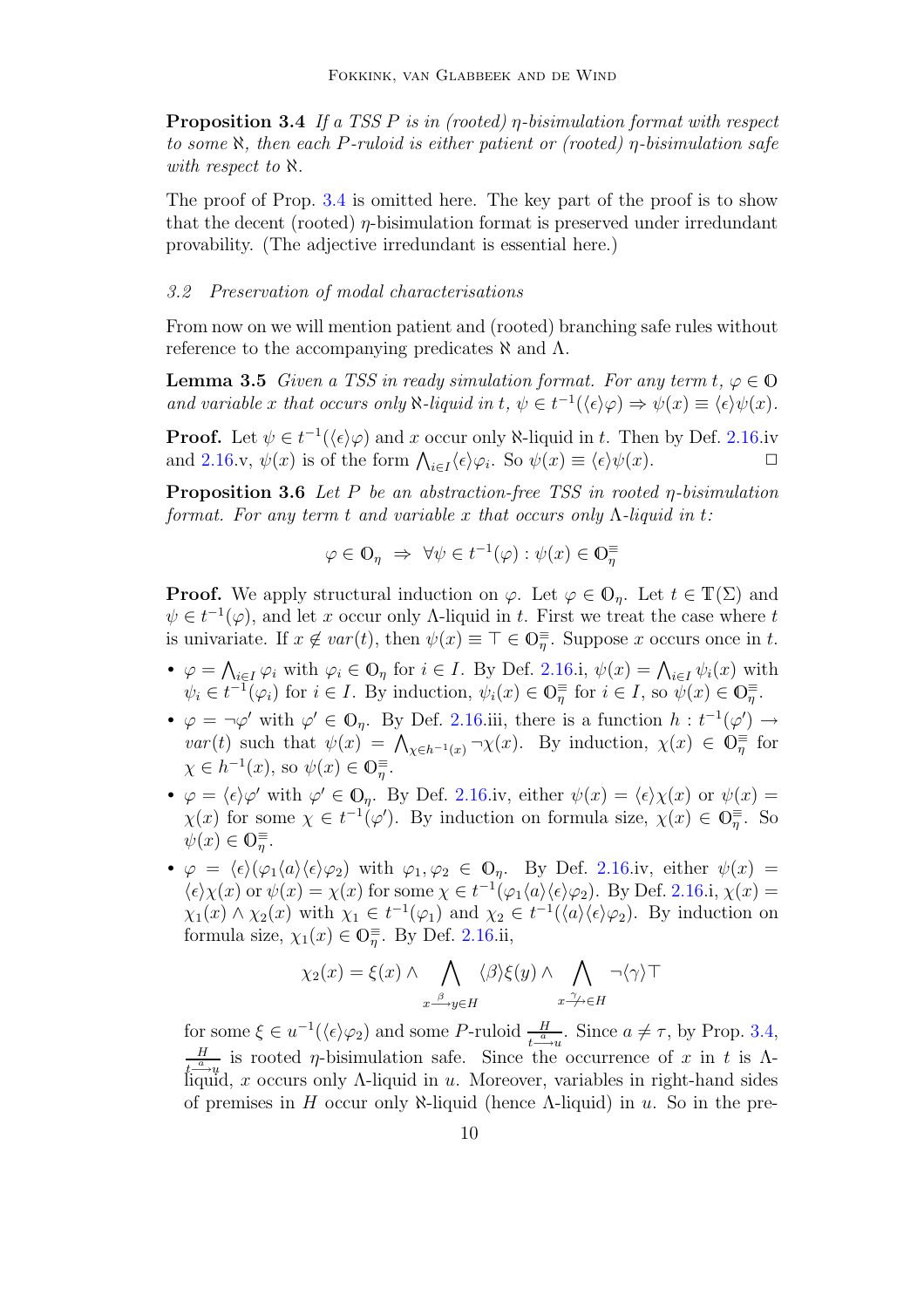vious case we proved that  $\xi(x) \in \mathbb{O}_\eta^{\equiv}$  and  $\xi(y) \in \mathbb{O}_\eta^{\equiv}$  for  $x \stackrel{\beta}{\longrightarrow} y \in H$ . We distinguish two cases.

Case 1: The occurrence of x in t is  $\aleph$ -liquid. Then  $\psi(x) = \langle \epsilon \rangle \chi(x)$ . Since H  $\frac{H}{t^{\alpha}$  is rooted  $\eta$ -bisimulation safe and an nxytt rule, x does not occur in left-hand sides of negative premises in  $H$ , and at most once in the lefthand side of one positive premise in H, which is of the form  $x \stackrel{b}{\longrightarrow} y$  with  $b \in A$ . The right-hand side, y, of such a premise, occurs only  $\aleph$ -liquid in u, so by Lem. [3.5,](#page-10-1)  $\xi(y) \equiv \langle \epsilon \rangle \xi(y)$ . Hence, either  $\chi_2(x) = \xi(x)$  or  $\chi_2(x) =$  $\xi(x)\langle b\rangle \xi(y) \equiv \xi(x)\langle b\rangle \langle \epsilon \rangle \xi(y)$ . Since  $\psi(x) = \langle \epsilon \rangle (\chi_1(x) \wedge \chi_2(x))$ , either  $\psi(x) = \langle \epsilon \rangle (\chi_1(x) \wedge \xi(x)) \in \mathbb{O}_{\eta}^{\equiv}$  or  $\psi(x) \equiv \langle \epsilon \rangle (\chi_1(x) \wedge \xi(x) \langle b \rangle \langle \epsilon \rangle \xi(y)) \in \mathbb{O}_{\eta}^{\equiv}$ . CASE 2: The occurrence of x in t is N-frozen. Then  $\psi(x) = \chi(x)$ . Since H  $\frac{H}{t^{\alpha}$  is rooted *η*-bisimulation safe and an nxytt rule, *x* does not occur in left-hand sides of premises in H. So  $\chi_2(x) = \xi(x)$ , and thus  $\psi(x) =$  $\chi_1(x) \wedge \chi_2(x) = \chi_1(x) \wedge \xi(x) \in \mathbb{O}_\eta^{\equiv}.$ 

Finally, suppose t is not univariate. Then  $t = \rho(u)$  for some univariate term u and  $\rho: var(u) \to V$  not injective. By Def. [2.16.](#page-7-0)v,  $\psi(x) = \bigwedge_{y \in \rho^{-1}(x)} \chi(y)$  for some  $\chi \in u^{-1}(\varphi)$ . Since u is univariate, and for each  $y \in \rho^{-1}(x)$  the occurrence in u is Λ-liquid,  $\chi(y) \in \mathbb{O}_{\overline{\eta}}^{\equiv}$  for  $y \in \rho^{-1}(x)$ . Hence,  $\psi(x) \in \mathbb{O}_{\overline{\eta}}^{\equiv}$  $\Box$ 

<span id="page-11-0"></span>**Proposition 3.7** Let P be an abstraction-free TSS in rooted  $\eta$ -bisimulation format. For any term t and variable x:

$$
\varphi \in \mathbb{O}_{r\eta} \implies \forall \psi \in t^{-1}(\varphi) : \psi(x) \in \mathbb{O}_{r\eta}^{\equiv}
$$

**Proof.** We apply structural induction on  $\varphi$ . Let  $\varphi \in \mathbb{O}_{r\eta}$ ,  $t \in \mathbb{T}(\Sigma)$  and  $\psi \in t^{-1}(\varphi)$ . We restrict attention to the case where t is univariate; the general case then follows just as at the end of the proof of Prop. [3.6.](#page-10-0) If  $x \notin var(t)$ , then  $\psi(x) \equiv \top \in \mathbb{O}^{\equiv}_{r\eta}$ . So suppose x occurs once in t.

- The cases  $\varphi = \bigwedge_{i \in I} \varphi_i$  and  $\varphi = \neg \varphi'$  proceed as in the proof of Prop. [3.6.](#page-10-0)
- $\varphi = \langle \alpha \rangle \langle \epsilon \rangle \varphi'$  with  $\varphi' \in \mathbb{O}_\eta$ . By Def. [2.16.](#page-7-0)ii,

$$
\psi(x) = \chi(x) \wedge \bigwedge_{x \stackrel{\beta}{\longrightarrow} y \in H} \langle \beta \rangle \chi(y) \wedge \bigwedge_{x \stackrel{\gamma}{\longrightarrow} \in H} \neg \langle \gamma \rangle \top
$$

for some  $\chi \in u^{-1}(\langle \epsilon \rangle \varphi')$  and some P-ruloid  $\frac{H}{t-\alpha}$ . By induction,  $\chi(x) \in \mathbb{O}_{r\eta}$ . (Induction may be applied because  $\langle \epsilon \rangle \varphi' \in \overline{\mathbb{O}_\eta} \subseteq \mathbb{O}_{r\eta}$  and  $\langle \epsilon \rangle \varphi'$  is a strict subformula of  $\varphi$ .) By Prop. [3.4,](#page-9-0)  $\frac{H}{I\alpha}$  $\frac{H}{t-\gamma u}$  is either rooted  $\eta$ -bisimulation safe or  $\aleph$ -patient. Thus variables in right-hand sides of premises in H occur only  $\aleph$ -liquid in u. By Prop. [3.6,](#page-10-0)  $\chi(y) \in \mathbb{O}_\eta$  for  $x \stackrel{\beta}{\longrightarrow} y \in H$ . Moreover, by Lemma [3.5,](#page-10-1)  $\chi(y) \equiv \langle \epsilon \rangle \chi(y)$ . Hence  $\langle \beta \rangle \chi(y) \equiv \langle \beta \rangle \langle \epsilon \rangle \chi(y) \in \mathbb{O}_{\tau\eta}^{\equiv}$ . Also  $\neg \langle \gamma \rangle \top \equiv \neg \langle \gamma \rangle \langle \epsilon \rangle \top \in \mathbb{O}^{\equiv}_{r\eta}$ . Hence,  $\psi(x) \in \mathbb{O}_{r\eta}$ .

•  $\varphi \in \mathbb{O}_\eta$ . If the occurrence of x in t is A-liquid, then  $\psi(x) \in \mathbb{O}_{rr}^{\equiv}$  follows from Prop. [3.6.](#page-10-0) So we can assume that this occurrence is Λ-frozen. The cases  $\varphi = \bigwedge_{i \in I} \varphi_i$  and  $\varphi = \neg \varphi'$  proceed as before. We focus on the other two cases.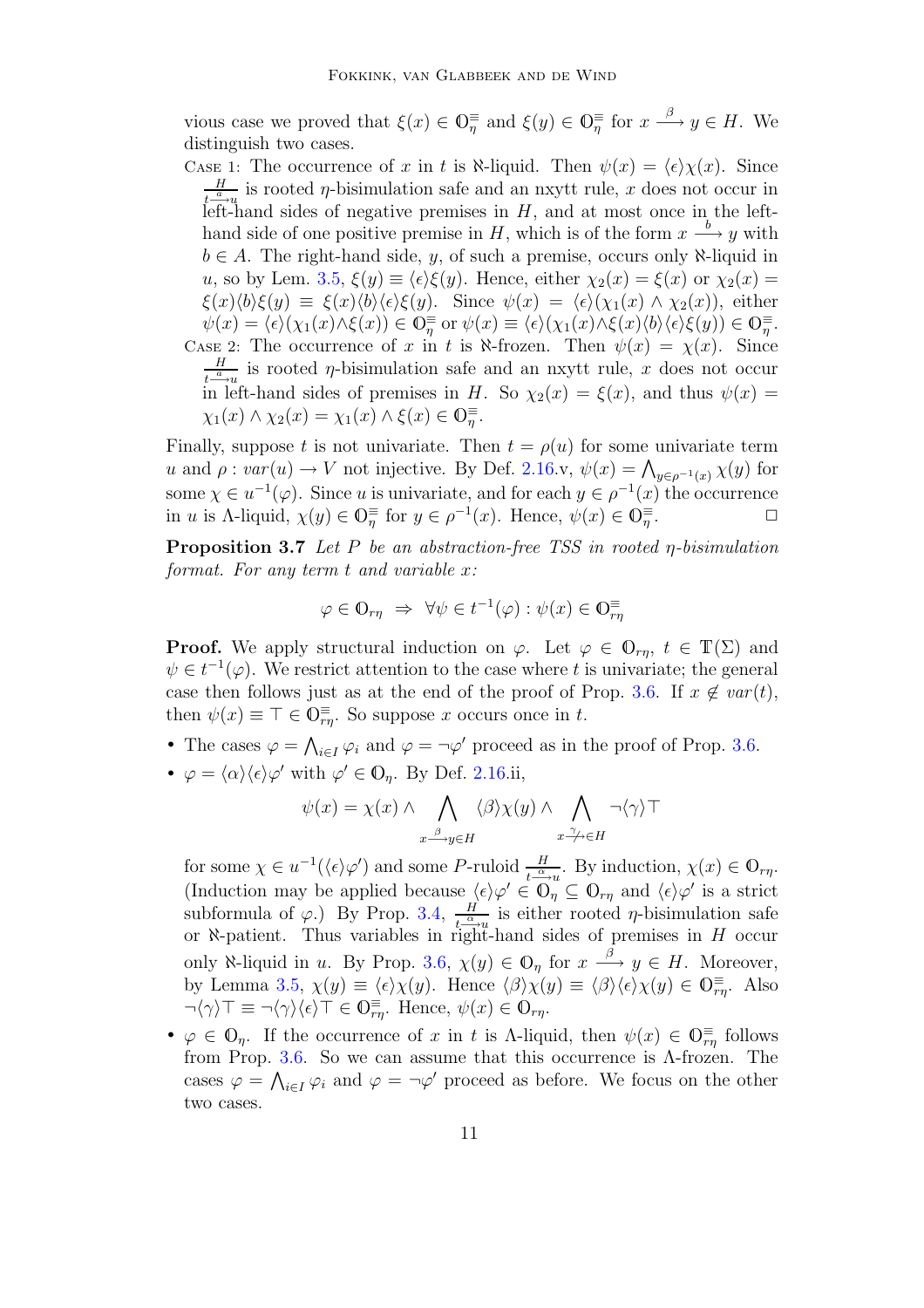- $\ast \varphi = \langle \epsilon \rangle \varphi'$  with  $\varphi' \in \mathbb{O}_\eta \subseteq \mathbb{O}_{r\eta}$ . Since the occurrence of x in t is Λ-frozen, by Def. [2.16.](#page-7-0)iv,  $\psi(x) = \chi(x)$  for some  $\chi \in t^{-1}(\varphi')$ . By induction on formula size,  $\chi(x) \in \mathbb{O}_{rn}$ . So  $\psi(x) \in \mathbb{O}_{rn}$ .
- $\ast \varphi = \langle \epsilon \rangle (\varphi_1 \langle a \rangle \langle \epsilon \rangle \varphi_2)$  with  $\varphi_1, \varphi_2 \in \mathbb{O}_n$  ⊆  $\mathbb{O}_{r\eta}$ . Since the occurrence of x in t is A-frozen, by Def. [2.16.](#page-7-0)iv,  $\psi(x) = \chi(x)$  for some  $\chi \in t^{-1}(\varphi_1 \langle a \rangle \langle \epsilon \rangle \varphi_2)$ . By Def. [2.16.](#page-7-0)i,  $\chi(x) = \chi_1(x) \wedge \chi_2(x)$  with  $\chi_1 \in t^{-1}(\varphi_1)$  and  $\chi_2 \in t^{-1}(\langle a \rangle \langle \epsilon \rangle \varphi_2)$ . By induction on formula size,  $\chi_1(x), \chi_2(x) \in \mathbb{O}_{rn}$ . Hence,  $\psi(x) \in \mathbb{O}_{rn}$ .

#### 3.3 Congruence results

<span id="page-12-2"></span>Finally we are in a position to prove the promised congruence results.

**Lemma 3.8** Given a complete abstraction-free TSS in  $\eta$ -bisimulation format. If  $\sigma(x) \triangleq_{\eta} \sigma'(x)$  for  $x \in var(t)$ , then  $\sigma(t) \triangleq_{\eta} \sigma'(t)$ .

**Proof.** By Thm. [2.5,](#page-4-2)  $\sigma(x) \rightarrow_{\eta} \sigma'(x)$  implies  $\sigma(x) \sim_{\mathbb{Q}_{\overline{\eta}}} \sigma'(x)$  for  $x \in var(t)$ . Let  $\sigma(t) \models \varphi \in \mathbb{O}_\eta$ . By Thm. [2.17](#page-8-1) there is a  $\psi \in t^{-1}(\varphi)$  with  $\sigma(x) \models \psi(x)$ for  $x \in var(t)$ . Since  $\Lambda$  is universal, by Prop. [3.6,](#page-10-0)  $\psi(x) \in \mathbb{O}_\eta^{\equiv}$  for  $x \in var(t)$ . Since  $\sigma(x) \sim_{\mathbb{Q}_{\overline{\eta}}} \sigma'(x)$ ,  $\sigma'(x) \models \psi(x)$  for  $x \in \text{var}(t)$ . By Thm. [2.17,](#page-8-1)  $\sigma'(t) \models \varphi$ . Likewise,  $\sigma'(t) \models \varphi \in \mathbb{O}_\eta$  implies  $\sigma(t) \models \varphi$ . So  $\sigma(t) \sim_{\mathbb{O}_\eta} \sigma'(t)$ . Hence,  $\sigma(t) \rightarrowq_{\eta} \sigma'$  $(t).$ 

<span id="page-12-0"></span>**Theorem 3.9** Given a complete TSS  $P = (\Sigma, R)$  in *η*-bisimulation format. If  $\sigma(x) \triangleq_{\eta} \sigma'(x)$  for  $x \in var(t)$ , then  $\sigma(t) \triangleq_{\eta} \sigma'(t)$ .

**Proof.** Let  $P'$  be obtained from  $P$ , by changing in all rules expect  $\aleph$ -patience rules a conclusion of the form  $t \stackrel{\tau}{\longrightarrow} u$  into  $t \stackrel{\tau}{\longrightarrow} u$ , for a fresh action  $i \notin$  $A \cup \{\tau\}$ . By construction, P' is abstraction-free and in  $\eta$ -bisimulation format. So by Lemma [3.8,](#page-12-2)  $\hookrightarrow_{\eta}$  is a congruence for all operators of P'.

Let  $P''$  be obtained from  $P'$  by adding a new operator  $\tau_i$  with rules

$$
\frac{x \stackrel{\alpha}{\longrightarrow} y}{\tau_i(x) \stackrel{\alpha}{\longrightarrow} \tau_i(y)} \quad (\alpha \neq i) \qquad \qquad \frac{x \stackrel{i}{\longrightarrow} y}{\tau_i(x) \stackrel{\tau}{\longrightarrow} \tau_i(y)}
$$

This operator turns all *i*-labels into  $\tau$ -labels. It is well-known [\[1\]](#page-13-0) and trivial to check that  $\leq_n$  is a congruence for  $\tau_i$  as well.

If follows trivially that for any operator  $f \in \Sigma$  the behaviour of  $\tau_i \circ f$  in P'' is the same as the behaviour of f in P. So as  $\Rightarrow_{\eta}$  is a congruence for  $\tau_i \circ f$ in  $P''$ , it must be a congruence for f in P.

<span id="page-12-3"></span>**Lemma 3.10** Given a complete abstraction-free TSS in rooted  $\eta$ -bisimulation format. If  $\sigma(x) \triangleq_{r\eta} \sigma'(x)$  for  $x \in var(t)$ , then  $\sigma(t) \triangleq_{r\eta} \sigma'(t)$ .

<span id="page-12-1"></span>Theorem 3.11 Given a complete TSS in rooted η-bisimulation format. If  $\sigma(x) \rightarrow_{r\eta} \sigma'(x)$  for  $x \in var(t)$ , then  $\sigma(t) \rightarrow_{r\eta} \sigma'(t)$ .

The proof of Lemma [3.10](#page-12-3) is similar to the one of Lemma [3.8,](#page-12-2) except that Prop. [3.7](#page-11-0) is applied instead of Prop. [3.6.](#page-10-0) Likewise, the proof of Thm. [3.11](#page-12-1) is similar to the one of Thm. [3.9.](#page-12-0)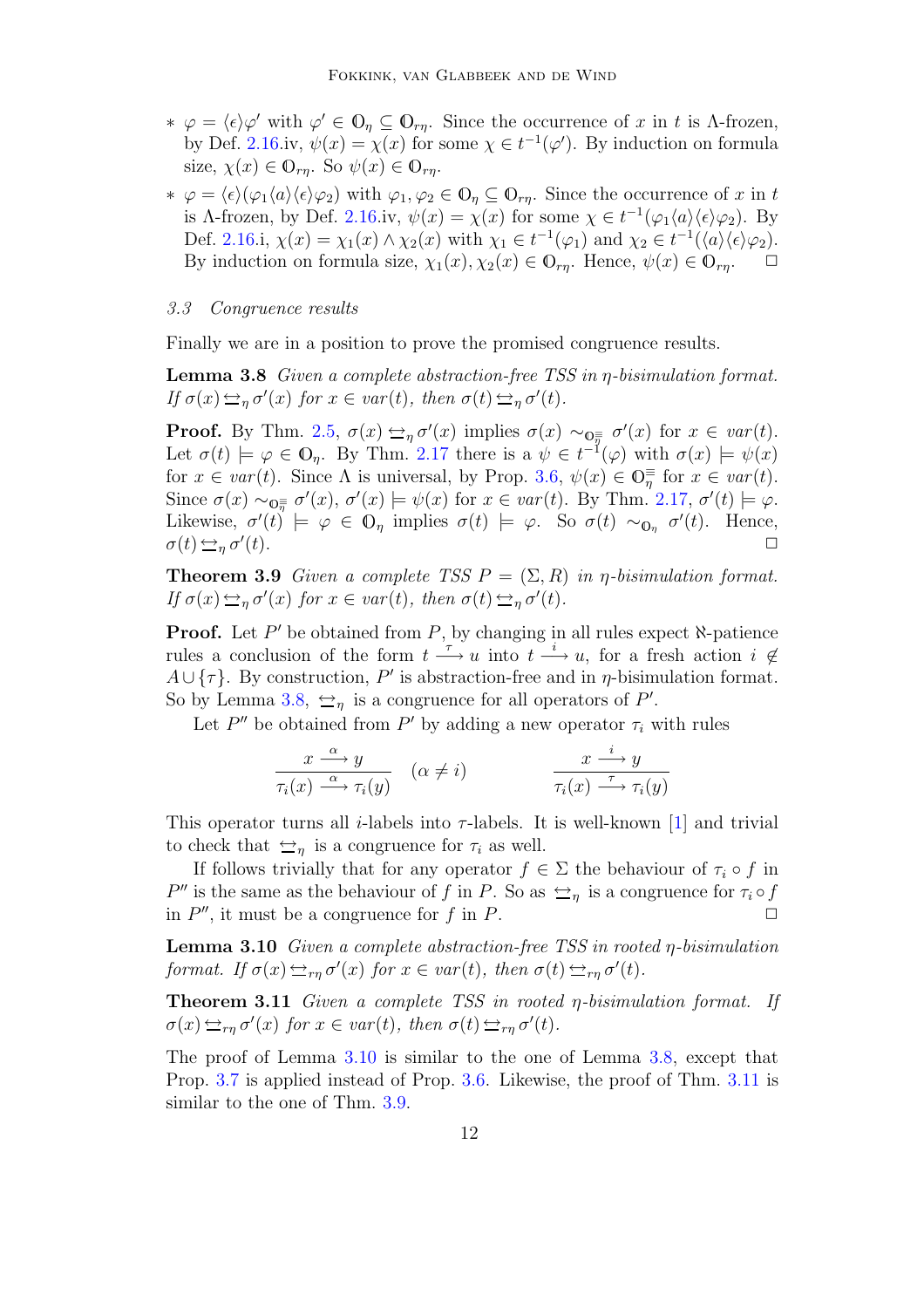### 4 Related work

The only other formats for  $\eta$ - and rooted  $\eta$ -bisimulation that we are aware of appeared in [\[11\]](#page-14-5). Those formats are contained in the GSOS format [\[4\]](#page-13-1). The formats of [\[11\]](#page-14-5) distinguish so-called "principal" operators and "abbreviations". The latter can be regarded as syntactic sugar, adding nothing that could not be expressed with principal operators. Our formats are incomparable with the ones of [\[11\]](#page-14-5). However, our formats generalise the result of simplifying the formats of [\[11\]](#page-14-5) by requiring all operators to be principal.

For the  $\eta$ -bisimulation format our generalisation consists in allowing transition rules outside the GSOS format; the simplified format of [\[11\]](#page-14-5) is exactly the intersection of our  $n$ -bisimulation format and the GSOS format. However, the intersection of our rooted  $\eta$ -bisimulation format and the GSOS format is still a proper generalisation of the simplified format for rooted  $\eta$ -bisimulation of [\[11\]](#page-14-5). The latter can be described as the intersection of our rooted  $\eta$ -bisimulation format and the GSOS format in which all arguments of all operators that occur in the right-hand sides of conclusions of transition rules, are required to be Λ-liquid.

The format of [\[11\]](#page-14-5) for rooted  $\eta$ -bisimulation, following [\[2\]](#page-13-2), distinguishes "tame" and "wild" function symbols. In terms of our approach, wild operators have only Λ-frozen arguments, and tame operators only Λ-liquid arguments. The idea to allow operators with both kinds of arguments stems from [\[5\]](#page-13-5).

### <span id="page-13-0"></span>References

- <span id="page-13-2"></span>[1] J.C.M. Baeten & R.J. van Glabbeek (1987): Another look at abstraction in process algebra. In Proc. ICALP'87, LNCS 267, Springer, pp. 84–94.
- <span id="page-13-3"></span>[2] B. Bloom (1995): Structural operational semantics for weak bisimulations. Theoretical Computer Science 146(1/2), pp. 25–68.
- [3] B. Bloom, W.J. Fokkink & R.J. van Glabbeek (2004): Precongruence formats for decorated trace semantics. ACM Transactions on Computational Logic 5(1), pp. 26–78.
- <span id="page-13-5"></span><span id="page-13-1"></span>[4] B. Bloom, S. Istrail & A.R. Meyer (1995): Bisimulation can't be traced. Journal of the ACM  $42(1)$ , pp. 232–268.
- <span id="page-13-6"></span>[5] W.J. Fokkink (2000): Rooted branching bisimulation as a congruence. Journal of Computer and System Sciences 60(1), pp. 13–37.
- <span id="page-13-4"></span>[6] W.J. Fokkink & R.J. van Glabbeek (1996): Ntyft/ntyxt rules reduce to ntree rules. Information and Computation 126(1), pp. 1–10.
- [7] W.J. Fokkink, R.J. van Glabbeek & P. de Wind (2005): Compositionality of Hennessy-Milner logic by structural operational semantics. Available at <http://theory.stanford.edu/~rvg/abstracts.html#61>. To appear in Theoretical Computer Science. Extended abstract appeared in: Proc. FCT'03, LNCS 2751, Springer, 2003, pp. 412–422.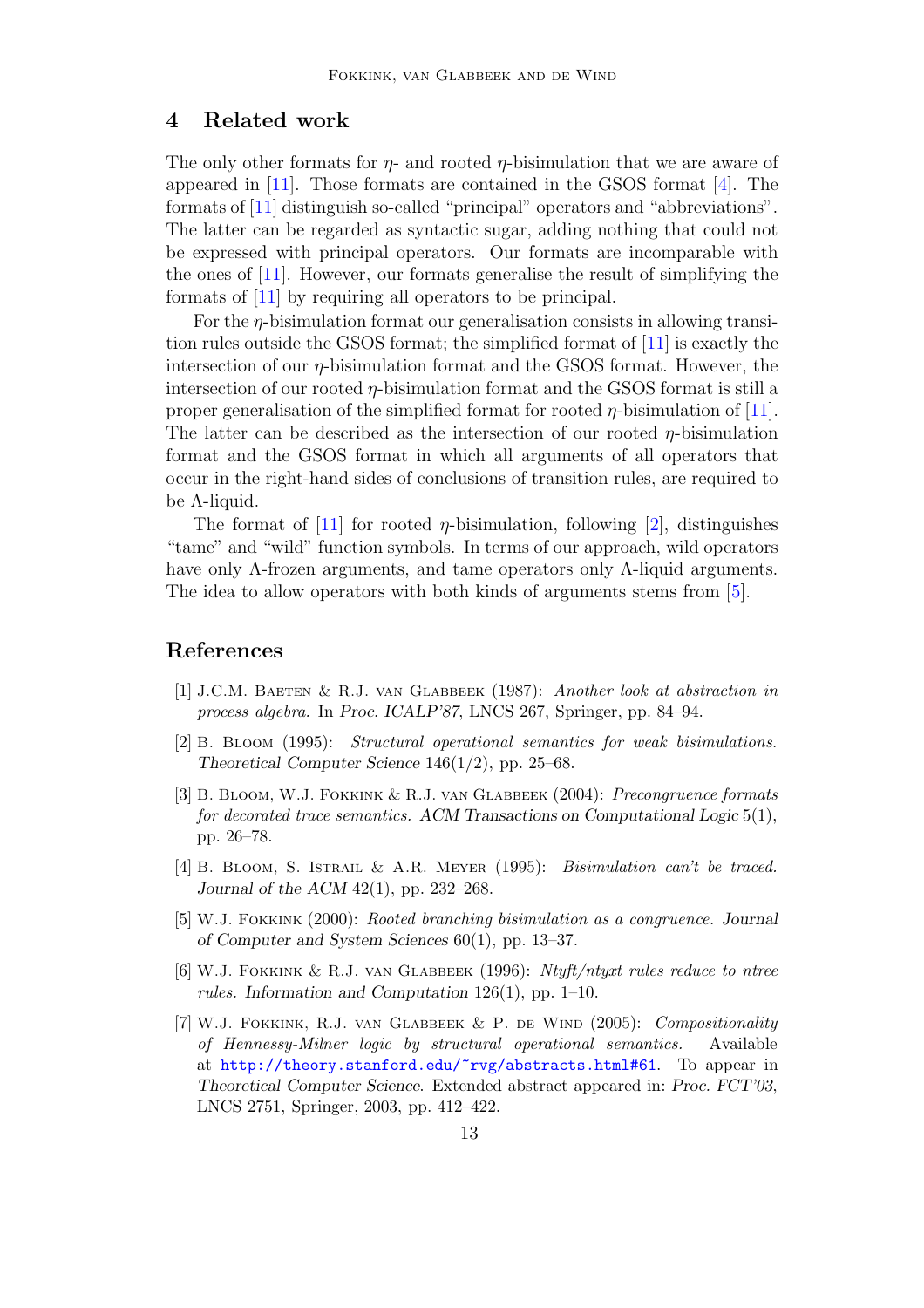- <span id="page-14-1"></span>[8] R.J. van Glabbeek (1993): The linear time-branching time spectrum II: The semantics of sequential systems with silent moves. In Proc. CONCUR'93, LNCS 715, Springer, pp. 66–81.
- <span id="page-14-6"></span>[9] R.J. VAN GLABBEEK  $(2001)$ : The linear time – branching time spectrum I: The semantics of concrete, sequential processes. In J.A. Bergstra, A. Ponse & S.A. Smolka, editors: Handbook of Process Algebra, chapter 1, Elsevier, pp. 3–99.
- <span id="page-14-9"></span>[10] R.J. van Glabbeek (2004): The meaning of negative premises in transition system specifications II. Journal of Logic and Algebraic Programming 60/61, pp. 229–258.
- <span id="page-14-5"></span>[11] R.J. van Glabbeek (2005): On cool congruence formats for weak bisimulations. Available at <http://theory.stanford.edu/~rvg/abstracts.html#58>. Extended abstract in Proc. ICTAC'05, LNCS 3722, Springer, pp. 331–346.
- <span id="page-14-4"></span><span id="page-14-3"></span>[12] J.F. Groote (1993): Transition system specifications with negative premises. Theoretical Computer Science 118(2), pp. 263–299.
- <span id="page-14-7"></span>[13] J.F. Groote & F. Vaandrager (1992): Structured operational semantics and bisimulation as a congruence. Information and Computation 100, pp. 202–260.
- <span id="page-14-8"></span>[14] M. Hennessy & R. Milner (1985): Algebraic laws for non-determinism and *concurrency.* Journal of the ACM  $32(1)$ , pp.  $137-161$ .
- <span id="page-14-0"></span>[15] K.G. Larsen & X. Liu (1991): Compositionality through an operational semantics of contexts. Journal of Logic and Computation 1(6), pp. 761–795.
- [16] G.D. Plotkin (2004): A structural approach to operational semantics. Journal of Logic and Algebraic Programming 60/61, pp. 17–139. Originally appeared in 1981.
- <span id="page-14-2"></span>[17] R. de Simone (1985): Higher-level synchronising devices in MEIJE–SCCS. Theoretical Computer Science 37(3), pp. 245–267.

### A Modal Characterisation of  $\eta$ -Bisimulation

We prove the first part of Thm. [2.5,](#page-4-2) which states that  $\mathbb{O}_n$  is a modal characterisation of  $\eta$ -bisimulation equivalence. We need to prove, given an LTS  $(\mathbb{P}, \to)$ , that  $p \to_{\eta} q \Leftrightarrow p \sim_{\mathbb{O}_{\eta}} q$  for all  $p, q \in \mathbb{P}$ .

**Proof.** ( $\Rightarrow$ ) Suppose  $p \leftrightarrow q$ , and  $p \models \varphi$  for some  $\varphi \in \mathbb{O}_n$ . We prove  $q \models \varphi$ , by structural induction on  $\varphi$ . The reverse implication follows by symmetry.

- $\varphi = \bigwedge_{i \in I} \varphi_i$ . Then  $p \models \varphi_i$  for  $i \in I$ . By induction  $q \models \varphi_i$  for  $i \in I$ , so  $q \models \bigwedge_{i \in I} \varphi_i.$
- $\varphi = \neg \varphi'$ . Then  $p \not\models \varphi'$ . By induction  $q \not\models \varphi'$ , so  $q \models \neg \varphi'$ .
- $\varphi = \langle \epsilon \rangle \varphi$ . Then for some *n* there are  $p_0, \ldots, p_n \in \mathbb{P}$  with  $p_n = p, p_{i+1} \stackrel{\tau}{\longrightarrow} p_i$ for  $i \in \{0, \ldots, n-1\}$ , and  $p_0 \models \varphi$ . We apply induction on n.
- $n = 0$   $p \models \varphi$ , so by induction on formula size,  $q \models \varphi$ . Hence  $q \models \langle \epsilon \rangle \varphi$ .
- $n > 0$  Since  $p_n \stackrel{\tau}{\longrightarrow} p_{n-1}$ , according to Def. [2.1](#page-3-0) there are two possibilities. (i) Either  $p_{n-1} \leftrightarrow q$ . Since  $p_{n-1} \models \langle \epsilon \rangle \varphi$ , by induction on  $n, q \models \langle \epsilon \rangle \varphi$ .
- (ii) Or  $q \stackrel{\epsilon}{\implies} q' \stackrel{\tau}{\longrightarrow} q'' \stackrel{\epsilon}{\implies} q'''$  with  $p_{n-1} \stackrel{\leftrightarrow}{\implies} q'''$ . Since  $p_{n-1} \models \langle \epsilon \rangle \varphi$ , by induction on n,  $q''' \models \langle \epsilon \rangle \varphi$ . Hence  $q \models \langle \epsilon \rangle \varphi$ .